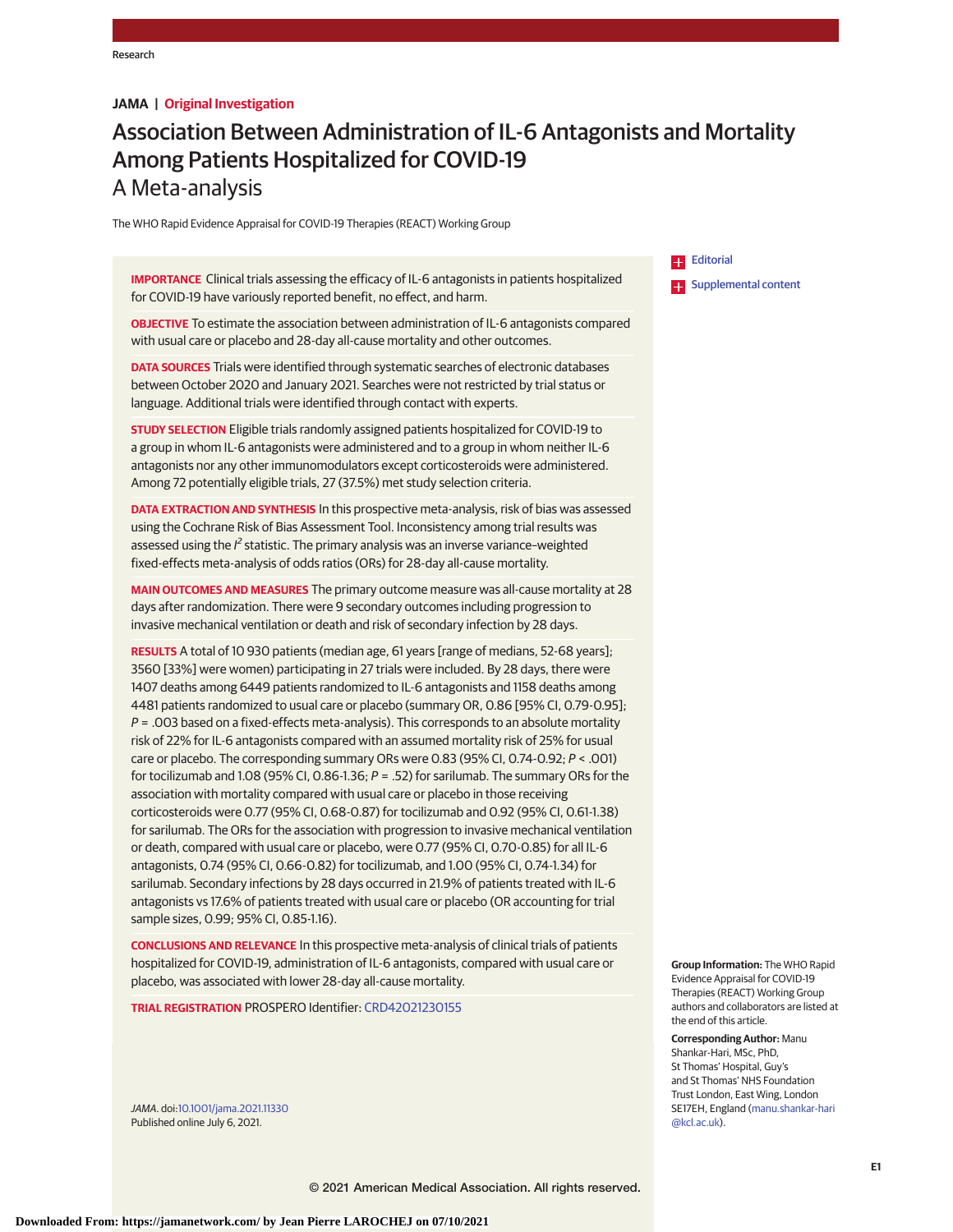E xcessive systemic inflammation and raised IL-6 levels resulting from dysregulated host immune responses<sup>1-3</sup> are associated with adverse clinical outcomes in patients hospitalized with COVID-19.4 This led to the design of several randomized clinical trials assessing the efficacy of IL-6 antagonists in patients with COVID-19. The IL-6 antagonists commonly investigated were monoclonal antibodies that bind either to membrane-bound and soluble IL-6 receptors (eg, tocilizumab and sarilumab) or directly to IL-6 (eg, siltuximab).<sup>5</sup>

To address the need for reliable efficacy data to guide clinical management, theWorld Health Organization (WHO) Rapid Evidence Appraisal for COVID-19 Therapies (REACT) Working Group developed a prospective meta-analysis protocol to perform a prospective meta-analysis of IL-6 antagonists in patients hospitalized for COVID-19. This approach was recently used<sup>6</sup> to evaluate the use of corticosteroids in patients with COVID-19.7 During this initiative, trials variously reported potential clinical benefit,  $8-10$  no benefit,  $11-13$  and potential harm<sup>14</sup> with IL-6 antagonists in patients hospitalized for COVID-19.

The primary objective of this prospective meta-analysis of randomized trials<sup>6</sup> was to estimate the association between administration of IL-6 antagonists, compared with usual care or placebo, and mortality at 28 days after randomization in patients hospitalized for COVID-19. The secondary objectiveswere to estimate associations within subgroups relating to disease severity (eg, level of respiratory support), treatments at randomization (eg, receipt of corticosteroids), patient characteristics (eg, age), and risk of bias<sup>15</sup> overall and separately for tocilizumab and sarilumab.

# Methods

### Identification and Eligibility of Trials

Trials were identified through systematic searches of ClinicalTrials.gov, the EU Clinical Trials Register, and theWHO International Clinical Trials Registry Platform from October 7, 2020, to January 11, 2021. The search terms used were *random\** AND *COVID* in the title or abstract, along with terms for common IL-6 antagonists individually (*tocilizumab*, *sarilumab*, *clazakizumab*, *siltuximab*, *olokizumab*) and the term*interleukin 6*. Individual searches were then combined. Searches were not restricted by trial status (ongoing or completed), publication status, or language. Additional trials were identified through contact with experts from the REACT Working Group. Queries regarding eligibility for inclusion were resolved by consensus. Eligible trials randomly assigned patients hospitalized for COVID-19 to IL-6 antagonists vs usual care or placebo. Trials in which anti–IL-6 therapies were combined with other immunomodulatory agents or with active comparators other than systemic corticosteroids were excluded.

#### Development of Prospective Meta-analysis Protocol

The WHO chief scientist invited investigators of eligible trials to participate in this prospective meta-analysis. Representative investigators and sponsors of potentially eligible trialswere asked to participate in weekly development calls for the prospectivemeta-analysis protocol starting on November 23, 2020.

#### **Key Points**

**Question** Is administration of IL-6 antagonists associated with 28-day all-cause mortality in patients hospitalized for COVID-19?

**Findings** This prospective meta-analysis of 27 randomized trials included 10 930 patients, of whom 2565 died by 28 days. The 28-day all-cause mortality was lower among patients who received IL-6 antagonists compared with those who received usual care or placebo (summary odds ratio, 0.86). The summary odds ratios for the association of IL-6 antagonist treatment with 28-day all-cause mortality were 0.78 with concomitant administration of corticosteroids vs 1.09 without administration of corticosteroids.

**Meaning** Administration of IL-6 antagonists, compared with usual care or placebo, was associated with lower 28-day all-cause mortality in patients hospitalized for COVID-19.

The prospective meta-analysis protocol was registered on the PROSPERO database on January 14, 2021, and regularly updated. The PICO (patient problem or population, intervention, comparison or control, and outcome) framework, definitions of outcomes, and subgroups of interest were agreed upon prior to collection of outcome data.<sup>6</sup> The final version of the prospective meta-analysis protocol was registered before analyses started on March 29, 2021.

Trial-level aggregate data sharing agreements were established. All trials had secured institutional review board approval, but approval was not required for secondary analyses. Informed consent for participation in each trial was obtained, consistent with local institutional review board requirements. Trial investigators were asked to complete baseline and outcome data collection forms that were subsequently verified by trial teams. Finalized data sets from contributing trials were received by May 11, 2021.

#### Outcomes and Comparisons

The primary outcome measure was all-cause mortality at 28 days after randomization. Two comparisons were specified a priori. The primary comparison investigated the class effect of IL-6 antagonists vs usual care or placebo and tocilizumab and sarilumab were examined separately. The second comparison was of IL-6 antagonists vs corticosteroids.

The secondary outcomes included: (1) invasive mechanical ventilation (IMV), extracorporeal membrane oxygenation (ECMO), or death by 28 days in patients not receiving IMV at randomization (this is the most important secondary outcome for which data on all subgroups were collected); (2) cardiovascular system support (defined as receipt of vasopressors) or death by 28 days in patients not receiving cardiovascular system support at randomization; (3) secondary infections by 28 days (this is the most important safety outcome); (4) in-hospital mortality; (5) kidney replacement therapy (KRT) or death by 28 days in patients not receiving KRT at randomization (excluding patients with underlying dialysis dependence or ≥stage III chronic kidney disease); (6) discharged alive from the hospital by 28 days; (7) mortality by 90 days; (8) duration of IMV up to 28 days (in those receiving IMV at randomization, with duration coded as 28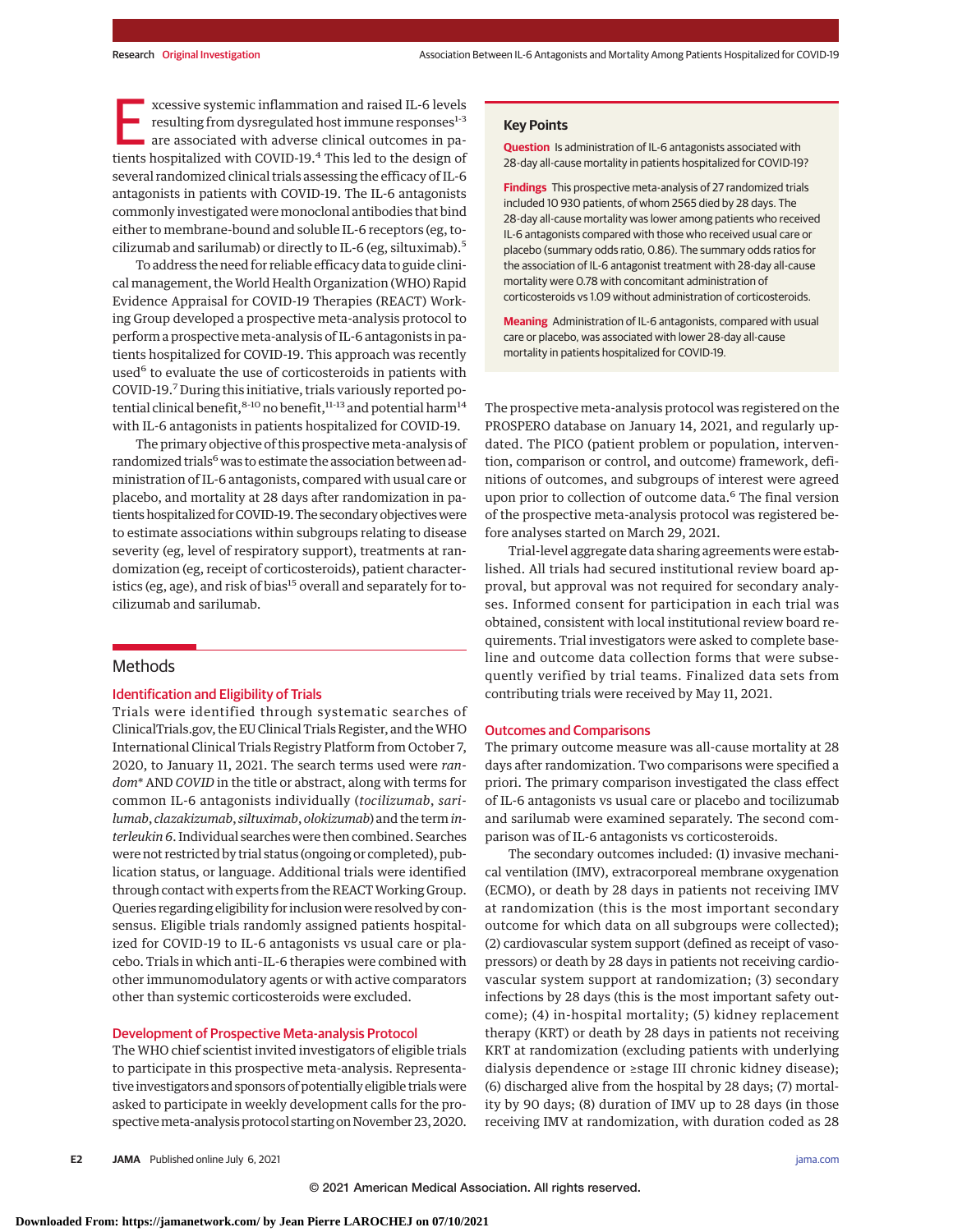days for patients who died); and (9) secondary infections by 90 days. Data on serious adverse events or serious adverse reactions (as defined in each trial) were collected; however, no meta-analysis was planned because diverse definitions were used by different trials.

#### Subgroup Analyses

Trial investigators supplied summary data for all outcomes according to intervention group, overall, and in subgroups based on: (1) degree of respiratory support at randomization (patient not receiving supplemental oxygen therapy, patient receiving supplemental oxygen therapy [defined as oxygen flow rate ≤15 L/min by face mask or nasal cannula], patient receiving noninvasive ventilation [defined as oxygen flow rate >15 L/min, high-flow nasal cannula, continuous positive airway pressure], or patient receiving IMV or ECMO) and (2) receipt of systemic corticosteroids at randomization. In addition, the following subgroups were used for the outcomes of 28-day all-cause mortality and progression to IMV or death: (1) patients receiving acute organ support therapy at randomization (vasopressors or KRT) among those receiving noninvasive ventilation, IMV, or ECMO; (2) age (<70 years or ≥70 years); (3) sex (female or male); (4) race/ethnicity (collected by investigators in each individual trial); and (5) C-reactive protein level at baseline (categorized as <75, 75-<150, ≥150 μg/mL). The assigned dose of IL-6 antagonists was classified as low (4 mg/kg of tocilizumab; 200 mg of sarilumab) or high (>4 mg/kg of tocilizumab or multiple doses; >400 mg of sarilumab or multiple doses).

#### Risk of Bias Assessment

For each trial, the risk of bias (low risk, some concerns, or high risk) was assessed using version 2 of the Cochrane Risk of Bias Assessment Tool.<sup>15</sup> Risk of bias assessments were based on the trial protocols and flowcharts following the Consolidated Standards of Reporting Trials together with information supplied by the investigators for each trial in a standard format. Risk of bias assessments were done independently by 3 of the investigators (J.P.T.H., F.S., J.S.)with disagreements resolved through discussion. The Grading of Recommendations Assessment, Development and Evaluation (GRADE) approach was used to assess the certainty of the evidence.

#### Data Analyses

The primary analysis was an inverse variance–weighted fixed-effects meta-analysis of odds ratios (ORs). For the duration of IMV therapy, investigators supplied the mean difference and associated 95% CIs in days comparing the treatment and control groups. For the 90-day outcomes, the trial investigators were asked to estimate hazard ratios and 95% CIs (or log hazard ratios and associated standard errors) using Cox regression. Inconsistency in associations among the trials was quantified using the  $I^2$  statistic.  $P$  values for heterogeneity were derived using the Cochran Q statistic. Precise *P* values were reported; however, the prospective metaanalysis protocol specified that a threshold for statistical significance would not be used. As a sensitivity analysis for the primary outcome of 28-day all-cause mortality, overall associations also were estimated using random-effects metaanalyses with a restricted maximum likelihood estimate of heterogeneity<sup>16</sup> and Hartung-Knapp adjustment<sup>17,18</sup> to account for uncertainty in the estimation of between-study variance. To obtain illustrative absolute risk estimates for patients not receiving treatment with IL-6 antagonists, a mortality risk of 25% and a progression risk of 33% to IMV or death were assumed (the approximate risks among all eligible patients allocated to usual care or placebo). Metaanalytic ORs were then applied to obtain the corresponding risk with IL-6 antagonists. Because outcome data were generally complete or nearly complete across trials, we restricted the analyses to trial participants with outcomes recorded.

Differences in associations between the subgroups were quantified by calculating ratios of ORs (or analogous statistics for other outcome types) to compare the effects in the subgroups along with corresponding *P* values for interaction. If the ratio of ORs was equal to 1, the estimated associations in the 2 subgroups were the same. The further the ratio of ORs was from 1, the greater was the difference between the estimated associations in the 2 subgroups. Comparisons between subgroups defined by trial characteristics were made using random-effects meta-regression and appropriately accounted for common controls<sup>19</sup> in trials with 3 treatment groups. Comparisons between subgroups defined by patient characteristics were done by estimating trial-specific ratios of ORs comparing associations between subgroups and then combining these in meta-analyses.<sup>20</sup> The ORs in patients not receiving corticosteroids were compared with patients receiving corticosteroids at randomization within the respiratory support subgroups. Subgroup-specific estimates adjusted to correspond with the ratios of ORs that were derived from the within-trial approach were also estimated.

In the sensitivity analyses, associationswere estimated that (1) excluded the Randomised Evaluation of COVID-19 Therapy (RECOVERY) trial; (2) restricted the analyses to trial results at low risk of bias; (3) restricted the analyses to trials published in peer-reviewed journals; (4) restricted the analyses to placebo-controlled trials; and (5) restricted the analyses to openlabel trials. The first and third of these were post hoc sensitivity analyses. All analyses were conducted using Stata version 16 (StataCorp) and new Stata commands to conduct and graph the results of the meta-analyses.<sup>21,22</sup>

#### Results

A total of 72 potentially eligible trials were identified. After screening these trials, 38 ineligible trials, 3 duplicated records, and 2 trials directly comparing IL-6 antagonists with corticosteroids (NCT04329650 [n = 158 patients] and NCT04345445 [n = 59 patients]) were excluded. Of 29 eligible trials that randomized patients to receive IL-6 antagonists vs usual care or placebo, 1 trial (n = 50 patients) was unable to supply data in a timelymanner and 1 trial (n = 295 patients) was still following up patients for the primary outcome.

Among the 27 trials included in the meta-analyses, 9 were published<sup>8-14,23,24</sup> and the remaining 18 were unpublished or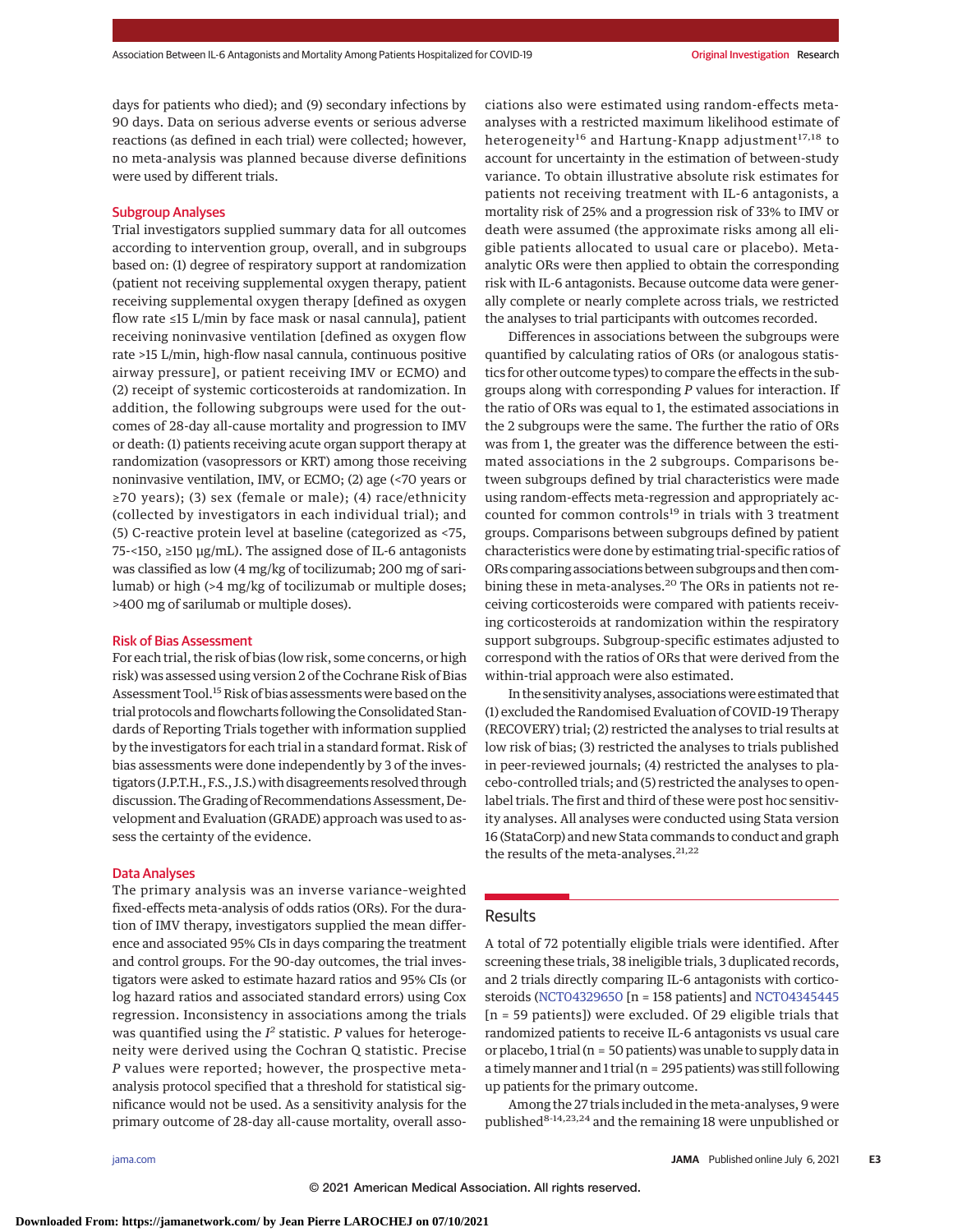were reported as preprints (NCT04412772, NCT04331808 [there were 2 separate trials conducted under a common protocol], NCT04330638, NCT04479358, NCT04577534, NCT04435717, NCT04377750, NCT04409262, EU-CTR2020- 001748-24, EU-CTR2020-001375-32, EU-CTR2020-001442- 19,NCT04324073 [therewere 2 separate trials conducted under a common protocol], NCT04315298, NCT04357808, EU-CTR 2020-001531-27, and EU-CTR 2020-002037-15; Table 1 and eTables 1-3 in Supplement 1). Outcome data were supplied for 10 930 patients, representing 95.4% of all patients randomized in eligible trials (eFigure 1 in Supplement 1). Patients were recruited from 28 countries from February 26, 2020.

The IL-6 antagonists assessed were tocilizumab (19 trials allocating 4299 patients to tocilizumab and 3749 patients to usual care or placebo), sarilumab (9 trials allocating 2073 patients to sarilumab and 753 patients to usual care or placebo), and siltuximab (1 trial allocating 77 patients to siltuximab and 72 patients to usual care or placebo). The Randomized, Embedded, Multifactorial Adaptive Platform Trial for Community-Acquired Pneumonia<sup>8</sup> (REMAP-CAP) and COV-AID (NCT04330638) trials randomized patients to more than 1 IL-6 antagonist. Due to limited data (including outcome events), associations for siltuximab within predefined subgroups were not estimated. Similarly, due to limited data, associations were not estimated in the predefined low-dose strata (2 trials for tocilizumab [27 patients] and in 2 trials for sarilumab [307 patients]), in the no oxygen respiratory support subgroup (27 patients and 4 deaths in 3 trials), and for trials reporting secondary infections at 90 days. Because of the diversity of classification of race/ethnicity among different trials, the subgroup analyses according to race/ethnicity are not reported. Because not all trials estimated hazard ratios for 90-day mortality, the event numbers were also analyzed to estimate the ORs.

The median age across the trials was 61 years (range of medians, 52-68 years) and 3560 patients (33%) were women. Concurrent treatments at randomization varied substantially among the trials. Most patients received respiratory support at randomization. A greater proportion of patients in the sarilumab trials received IMV (31% [873/3136 patients]) compared with patients in the tocilizumab trials (15% [1211/8134 patients]) and a smaller proportion received corticosteroids (35% [890/3136 patients] vs 66% [5317/8134 patients], respectively; Table 1). The primary outcome was missing for 183 patients (1.6%). Three trials recorded no deaths by 28 days (COVID-19: Salvage Tocilizumab as a Rescue Measure [COVID-STORM {NCT04577534}; n = 39]; Efficacy of Tocilizumab in Modifying the Inflammatory Parameters of Patients With COVID-19 [COVITOZ-01 {NCT04435717}; n = 26]; and Clinical Trial of the Use of Tocilizumab for Treatment of SARS-CoV-2 Infection [COVID-19; TOCOVID] {NCT04332094} [n = 270]).

Risk of bias was assessed to be low in 22 of the trials contributing to the meta-analysis of 28-day all-cause mortality, comprising 78% of the weight in the analysis. Six trials were judged to have some concerns, mainly due to small numbers of patients being excluded from the data set because they did not receive their assigned intervention. In 1 trial judged as high risk, comprising 0.65% of the weight, the usual procedures were not in place to ensure that the allocation sequence was concealed; however, there was no reason to suspect that the concealed allocation was not implemented as intended. Risk of bias assessments were similar for progression to IMV or death. For secondary infections, results from open-label trials were judged to have some concerns over bias in determining whether such infections had occurred due to the subjective nature of the decision (eFigure 2 and eTable 4 in Supplement 1).

# Association Between IL-6 Antagonists and 28-Day All-Cause Mortality

By 28 days after randomization, there were 1407 deaths among 6449 patients randomized to IL-6 antagonists and 1158 deaths among 4481 patients randomized to usual care or placebo. Using a fixed-effectsmeta-analysis, the summary OR was 0.86 (95% CI, 0.79-0.95; *P* = .003). This corresponds to an absolute mortality risk of 22% for IL-6 antagonists compared with an assumed mortality risk of 25% for usual care or placebo. The summary OR was 0.89 (95% CI, 0.76-1.05; *P* = .16) in a sensitivity analysis using random-effects meta-analysis (eFigure 3 in Supplement 1). The certainty in this result was assessed to be high in the GRADE assessment.

In 19 trials that randomized 4299 patients to tocilizumab (960 deaths) and 3749 patients to usual care or placebo (1023 deaths), the summary OR was 0.83 (95% CI, 0.74-0.92; *P* < .001). This corresponds to an absolute mortality risk of 22% for tocilizumab compared with an assumed mortality risk of 25% for usual care or placebo. In 9 trials that randomized 2073 patients to sarilumab (473 deaths) and 753 patients to usual care or placebo (139 deaths), the summary OR was 1.08 (95% CI, 0.86-1.36; *P* = .52). This corresponds to an absolute mortality risk of 26% for sarilumab compared with an assumed mortality risk of 25% for usual care or placebo. There was little inconsistency between the trial results ( $I^2$  = 18% overall,  $I^2$  = 3% for tocilizumab, and  $I^2 = 0$ % for sarilumab). The inverse association with 28-day all-causemortality appearedmoremarked for tocilizumab than for sarilumab (ratio of ORs, 0.76 [95% CI, 0.59-0.98], *P* = .04 for interaction; Figure 1 and Table 2).

Data on receipt of corticosteroids at randomization were available in 22 trials (9953 patients and 2495 deaths). The summary ORs for 28-day all-cause mortality comparing IL-6 antagonists with usual care or placebo were 1.09 (95% CI, 0.91-1.30) for 3637 patients (830 deaths) not receiving corticosteroids and 0.78 (95% CI, 0.69-0.88) for 6316 patients (1665 deaths) receiving corticosteroids (Figure 2). The corresponding absolute mortality risk in patients receiving corticosteroids was 21% for IL-6 antagonists compared with an assumed mortality risk of 25% for usual care or placebo. Based on within-trial estimates combined across 17 trials that included patients receiving and not receiving corticosteroids, the inverse association between IL-6 antagonists and mortality was more marked in patients receiving corticosteroids (ratio of ORs, 0.72 [95% CI, 0.56-0.92]; *P* = .008 for interaction). The summary OR for the association with mortality for tocilizumab (15 trials, 7490 patients, and 1951 deaths) was 1.06 (95% CI, 0.85-1.33) in patients not receiving corticosteroids at randomization and was 0.77 (95% CI, 0.68-0.87) in patients receiving corticosteroids at randomization. The summary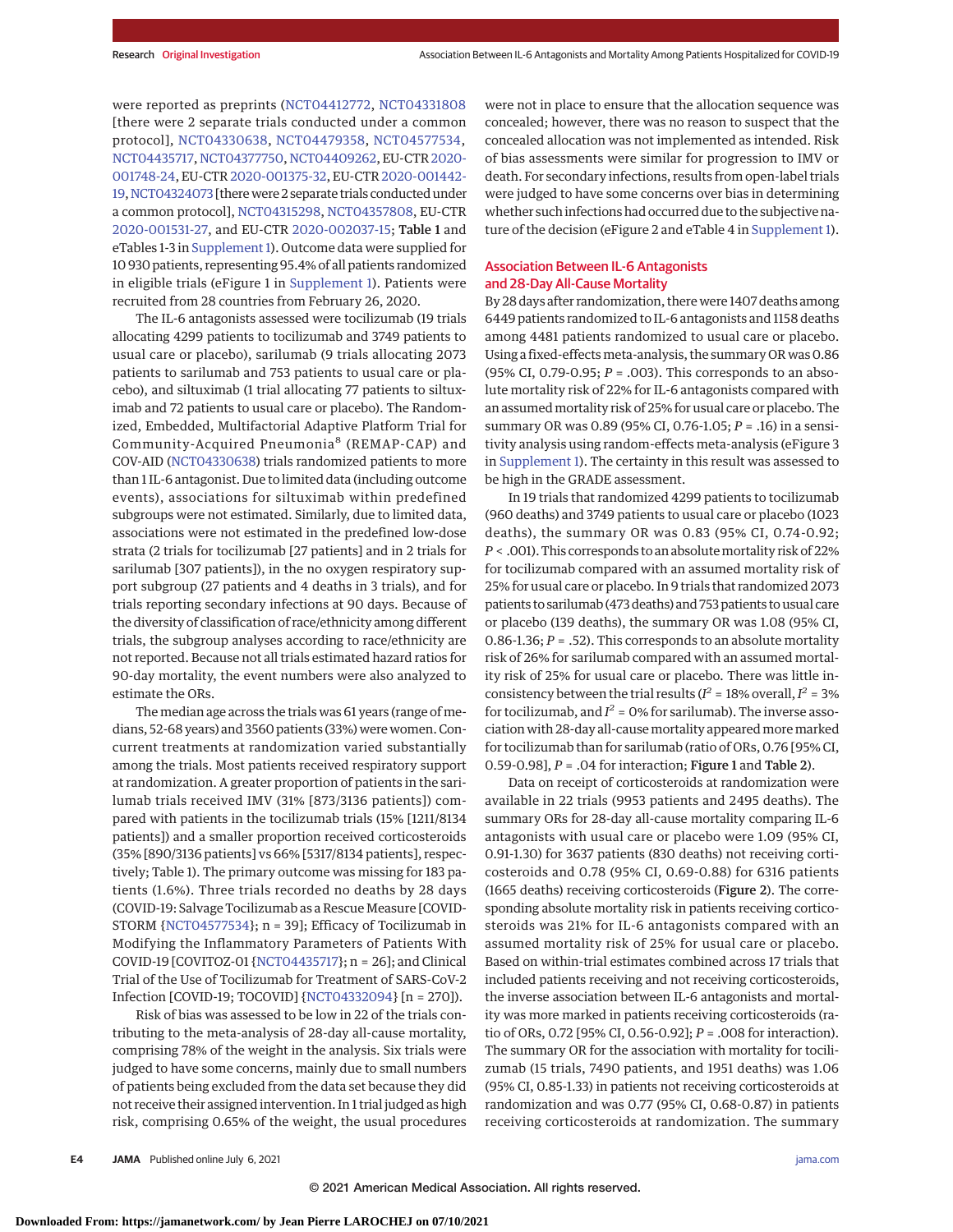|                          | Table 1. Selected Characteristics of Included Trials |                                 |                                      |                         |                                               |                            |                                       |                                       |                      |                          |                                    |                        |                                     |
|--------------------------|------------------------------------------------------|---------------------------------|--------------------------------------|-------------------------|-----------------------------------------------|----------------------------|---------------------------------------|---------------------------------------|----------------------|--------------------------|------------------------------------|------------------------|-------------------------------------|
|                          |                                                      |                                 |                                      |                         | Concomitant therapy at randomization, No. (%) |                            |                                       |                                       |                      |                          |                                    |                        |                                     |
| <b>Trial<sup>a</sup></b> | registration No.<br>Trial                            | Treatment<br>group <sup>b</sup> | No. of<br>patients                   | median (IQR), y<br>Age, | Oxygen flow<br>rate ≤15 L/min <sup>c</sup>    | Noninvasive<br>ventilation | mechanical<br>ventilation<br>Invasive | Vasoactive<br>medication <sup>d</sup> | KRT                  | Remdesivir               | Corticosteroids <sup>e</sup>       | Convalescent<br>plasma | Anticoagulant<br>drugs <sup>f</sup> |
| Sarilumab                |                                                      |                                 |                                      |                         |                                               |                            |                                       |                                       |                      |                          |                                    |                        |                                     |
| CORIMUNO-SARI<br>(1)     | NCT04324073                                          | Anti-IL-6                       | 68                                   | $61.7(53.0 - 71.1)$     | 68 (100)                                      | $\circ$                    | $\circ$                               | $\circ$                               | $\circ$              | $\circ$                  | 3(4)                               | $\circ$                | 41 (60)                             |
|                          |                                                      | Usual care                      | 76                                   | $62.8(56.0 - 71.7)$     | 76(100)                                       | $\circ$                    | $\circ$                               | $\circ$                               | $\circ$              | $\circ$                  | 4(5)                               | $\circ$                | 38 (50)                             |
| CORIMUNO-SARI<br>(ICU)   | NCT04324073                                          | Anti-IL-6                       | 48                                   | $61.9(53.8-66.2)$       | $\circ$                                       | 16(33)                     | 32 (67)                               | $\circ$                               | $\circ$              | $\circ$                  | $\circ$                            | $\circ$                | 26 (54)                             |
|                          |                                                      | Usual care                      | 33                                   | $61.2(55.3 - 68.5)$     | $\circ$                                       | 9(27)                      | 24 (73)                               | $\circ$                               | $\circ$              | $\circ$                  | $\widehat{(\mathbf{2})}$<br>$\sim$ | $\circ$                | (52)<br>17                          |
| Regeneron P2             | NCT04315298                                          | Anti-IL-6<br>(400 mg)           | 180                                  | 56.5 (45.0-68.0)        | 42(23)                                        | 45 (25)                    | 93 (52)                               | (29)<br>53                            | $\circledR$<br>14    | $\circ$                  | 28 (16)                            | $\circ$                | $\circ$                             |
|                          |                                                      | Anti-IL-6<br>$(200 \, mg)$      | 187                                  | 60 (47.0-67.0)          | 40(21)                                        | 41 (22)                    | 104 (56)                              | 58 (31)                               | 11(6)                | $\circ$                  | 34 (18)                            | $\circ$                | $\circ$                             |
|                          |                                                      | Placebo + usual care            | 90                                   | $60(52.0 - 69.0)$       | 28(31)                                        | 23 (26)                    | 39 (43)                               | 28(31)                                | 3(3)                 | $\circ$                  | 14 (16)                            | $\circ$                | $\circ$                             |
| Regeneron P3             | NCT04315298                                          | Anti-IL-6<br>(400 mg)           | 567                                  | $63.0(53.0 - 72.0)$     | 138 (24)                                      | 206 (36)                   | 220 (39)                              | 99 (17)                               | 25(4)                | $\circ$                  | 194 (34)                           | $\circ$                | $\circ$                             |
|                          |                                                      | Anti-IL-6<br>$(200 \, mg)$      | 477                                  | $60.0(50.0-69.0)$       | 137 (29)                                      | 144 (30)                   | 193 (40)                              | 94 (20)                               | 28(6)                | $\circ$                  | 151 (32)                           | $\circ$                | $\circ$                             |
|                          |                                                      | Placebo + usual care            | 286                                  | $61.0(50.0 - 71.0)$     | (27)<br>78                                    | 103 (36)                   | 104 (36)                              | 47 (16)                               | 8(3)                 | $\circ$                  | 99 (35)                            | $\circ$                | $\circ$                             |
| REMAP-CAP                | NCT02735707                                          | Anti-IL-6                       | 48                                   | $64.5(53 - 72.5)$       | $\circ$                                       | 40 (83)                    | 8(17)                                 | 4(8)                                  | $\circ$              | 15(31)                   | 44 (92)                            | $\circ$                | $\circ$                             |
|                          |                                                      | Usual care <sup>9</sup>         | 65                                   | $65(53 - 71)$           | $\circ$                                       | 57 (88)                    | 8(12)                                 | 1(2)                                  | $\circ$              | 29 (46)                  | 52 (83)                            | $\circ$                | $\circ$                             |
| Sanofi                   | NCT04327388                                          | Anti-IL-6<br>(400 mg)           | 173                                  | 58.0 (48.0-67.0)        | 137 (79)                                      | 11(6)                      | 23 (13)                               | 6(4)                                  | $\circ$              | $\circ$                  | 42 (24)                            | $\circ$                | $\circ$                             |
|                          |                                                      | Anti-IL-6<br>$(200 \, mg)$      | 159                                  | 58.0 (51.0-67.0)        | 123 (77)                                      | 14(11)                     | 16 (10)                               | 5(3)                                  | 2(1)                 | $\circ$                  | 25 (16)                            | $\circ$                | $\circ$                             |
|                          |                                                      | Placebo + usual care            | 84                                   | $60(53.0 - 69.5)$       | 70(83)                                        | 5(6)                       | 9(11)                                 | 1(1)                                  | $\circ$              | $\circ$                  | 16 (19)                            | $\circ$                | $\circ$                             |
| SARCOVID                 | NCT04357808                                          | Anti-IL-6                       | 20                                   | $61.5(50.5-72)$         | 12 (60)                                       | 4(20)                      | $\circ$                               | $\circ$                               | $\circ$              | $\circ$                  | 17 (85)                            | $\circ$                | 19(95)                              |
|                          |                                                      | Control                         | $10$                                 | $62(58-71)$             | 10(100)                                       | $\circ$                    | $\circ$                               | $\circ$                               | $\circ$              | $\circ$                  | 8(80)                              | $\circ$                | 10 (100)                            |
| SARICOR                  | NCT04357860                                          | Anti-IL-6<br>(400 mg)           | 59                                   | 57 (49-67)              | 39 (100)                                      | $\circ$                    | $\circ$                               | $\circ$                               | $\circ$              | 7(18)                    | 36 (92)                            | $\circ$                | 39 (100)                            |
|                          |                                                      | Anti-IL-6<br>$(200 \, mg)$      | $\overline{\widetilde{\varepsilon}}$ | 66 (54-73)              | 37 (100)                                      | $\circ$                    | $\circ$                               | $\circ$                               | $\circ$              | 3(8)                     | 32 (86)                            | $\circ$                | 37 (100)                            |
|                          |                                                      | Usual care                      | 39                                   | $57(51-71)$             | 39 (100)                                      | $\circ$                    | $\circ$                               | $\circ$                               | $\circ$              | 4 (10)                   | 39 (100)                           | $\circ$                | (100)<br>39                         |
| SARTRE                   | EU-CTR<br>2020-002037-15                             | Anti-IL-6                       | 70                                   | 58.8 (52-65)            | 70(100)                                       | $\circ$                    | $\circ$                               | $\circ$                               | $\circ$              | 1(1)                     | 70 (100)                           | $\circ$                | $\circ$                             |
|                          |                                                      | Usual care                      | 70                                   | 58.0 (52-64)            | 70(100)                                       | $\circ$                    | $\circ$                               | $\circ$                               | $\circ$              | 1(1)                     | 70 (100)                           | $\circ$                | $\circ$                             |
| Total                    |                                                      |                                 | 2826                                 | $57 - 66h$              | 1214 (43)                                     | (25)<br>718                | 873(31)                               | 396 (14.0)                            | $\binom{3}{2}$<br>51 | 60(2)                    | 980 (35)                           | $\circ$                | 266(9)                              |
| Siltuximab               |                                                      |                                 |                                      |                         |                                               |                            |                                       |                                       |                      |                          |                                    |                        |                                     |
| $COV-ALD(B)$             | NCT04330638                                          | Anti-IL-6                       | 77                                   | 65.3 (54.3-71.4)        | 41 (53)                                       | 29 (38)                    | 5(7)                                  | 2(3)                                  | $\circ$              | $\binom{3}{2}$<br>$\sim$ | 46 (60)                            | $\circ$                | 68 (88)                             |
|                          |                                                      | Usual care <sup>i</sup>         | $\overline{z}$                       | 63.3 (56.1-72.8)        | 39(54)                                        | 23 (32)                    | 9(13)                                 | 4(6)                                  | $\circ$              | 3(4)                     | 42 (58)                            | $\circ$                | 60 (83)                             |
| Total                    |                                                      |                                 | 149                                  | 64                      | 80(54)                                        | 52 (35)                    | 14(9)                                 | 6(4)                                  | $\circ$              | $\widehat{c}$<br>LN.     | 88 (59)                            | $\circ$                | 128 (86)                            |
|                          |                                                      |                                 |                                      |                         |                                               |                            |                                       |                                       |                      |                          |                                    |                        | (continued)                         |

© 2021 American Medical Association. All rights reserved.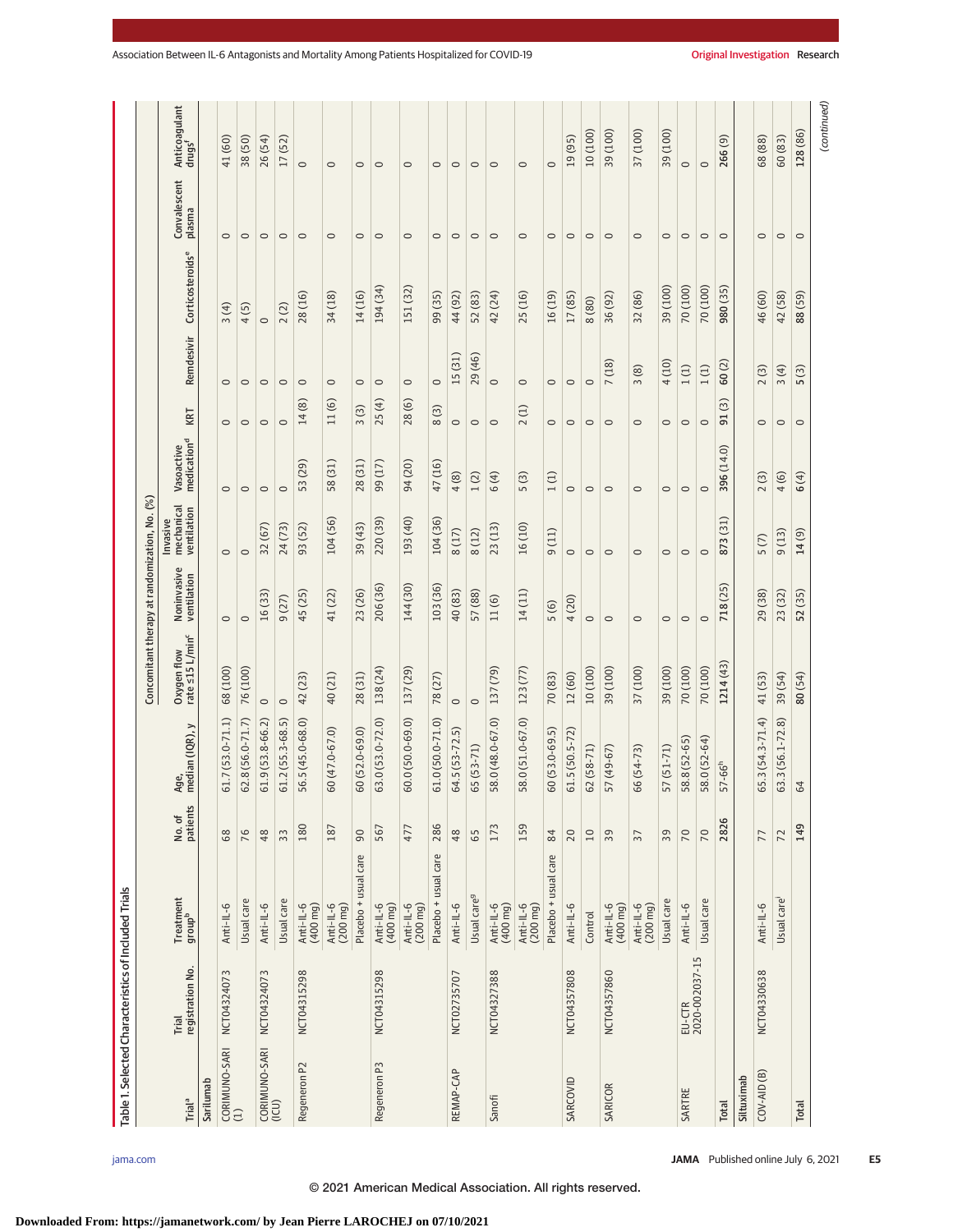|                            |                           |                                 |                    |                                                   | Concomitant therapy at randomization, No. (%) |                            |                                           |                                       |         |            |                              |                        |                                     |
|----------------------------|---------------------------|---------------------------------|--------------------|---------------------------------------------------|-----------------------------------------------|----------------------------|-------------------------------------------|---------------------------------------|---------|------------|------------------------------|------------------------|-------------------------------------|
| <b>Trial<sup>a</sup></b>   | registration No.<br>Trial | Treatment<br>group <sup>b</sup> | No. of<br>patients | $\overline{\phantom{0}}$<br>median (IQR),<br>Age, | Oxygen flow<br>rate ≤15 L/min <sup>c</sup>    | Noninvasive<br>ventilation | mechanical<br>ventilation<br>Invasive     | Vasoactive<br>medication <sup>d</sup> | KRT     | Remdesivir | Corticosteroids <sup>e</sup> | Convalescent<br>plasma | Anticoagulant<br>drugs <sup>f</sup> |
| Tocilizumab                |                           |                                 |                    |                                                   |                                               |                            |                                           |                                       |         |            |                              |                        |                                     |
| ARCHITECTS                 | NCT04412772               | Anti-IL-6                       | $10$               | $61.0(46-67)$                                     | $\circ$                                       | $\circ$                    | 10 (100)                                  | 5 (50)                                | 2(20)   | 8 (80)     | 9(90)                        | 10 (100)               | 7(70)                               |
|                            |                           | Placebo + usual care            | $\Xi$              | $62.0(54-71)$                                     | 1(9)                                          | $\circ$                    | 10(91)                                    | 7(64)                                 | (6)1    | 11(100)    | 11 (100)                     | 11 (100)               | (37)<br>$\sim$                      |
| BACC Bay                   | NCT04356937               | Anti-IL-6                       | 161                | 61.6 (46.4-69.7)                                  | 133 (83)                                      | $\odot$<br>S               | $\circ$                                   | 2(1)                                  | $\circ$ | 34(21)     | 3(2)                         | $\circ$                | $\circ$                             |
|                            |                           | Placebo + usual care            | 82                 | 56.5 (44.7-67.8)                                  | 61(74)                                        | $\odot$<br>LO.             | $\widehat{E}$<br>$\overline{\phantom{0}}$ | 1(1)                                  | $\circ$ | .5(18)     | 1(1)                         | $\circ$                | $\circ$                             |
| CORIMUNO-TOCI<br>(1)       | NCT04331808               | Anti-IL-6                       | 63                 | 64.0 (57.1-74.3)                                  | 63 (100)                                      | $\circ$                    | $\circ$                                   | $\circ$                               | $\circ$ | $\circ$    | 10(16)                       | $\circ$                | 35 (56)                             |
|                            |                           | Usual care                      | 67                 | 63.3 (57.1-72.3)                                  | 67 (100)                                      | $\circ$                    | $\circ$                                   | $\circ$                               | $\circ$ | $\circ$    | 12 (18)                      | $\circ$                | 33 (49)                             |
| CORIMUNO-TOCI<br>(ICU)     | NCT04331808               | Anti-IL-6                       | 49                 | 63.2 (59.4-70.9)                                  | $\circ$                                       | 13(27)                     | 36 (73)                                   | $\circ$                               | $\circ$ | $\circ$    | 8 (16)                       | $\circ$                | 17(35)                              |
|                            |                           | Usual care                      | 43                 | 65.4 (57.6-70.5)                                  | $\circ$                                       | 12 (28)                    | 31(72)                                    | $\circ$                               | $\circ$ | $\circ$    | 4(9)                         | $\circ$                | 14(33)                              |
| COVACTA                    | NCT04320615               | Anti-IL-6                       | 294                | 63.0 (52.0-71.0)                                  | 78(27)                                        | 94 (32)                    | 113 (38)                                  | 77 (26)                               | $\circ$ | 19(6)      | 36 (12)                      | 3(1)                   | $\circ$                             |
|                            |                           | Placebo + usual care            | 144                | $61.5(53.8-70.0)$                                 | 44(31)                                        | 39 (27)                    | 55 (38)                                   | 38 (26)                               | $\circ$ | 4(3)       | 33 (23)                      | 1(1)                   | $\circ$                             |
| $COV-AD(A)$                | NCT04330638               | Anti-IL-6                       | 81                 | $62.4(53.3 - 74.8)$                               | 39 (48)                                       | 32 (40)                    | 8 (10)                                    | 5(6)                                  | 1(1)    | 6(7)       | 48(59)                       | $\circ$                | 73 (90)                             |
|                            |                           | Usual care                      | $\overline{z}$     | 63.3 (56.1-72.8)                                  | 39(54)                                        | 23 (32)                    | (13)<br>5                                 | 4(6)                                  | $\circ$ | 3(4)       | 42 (58)                      | $\circ$                | 60 (83)                             |
| COVIDOSE-2<br>(substudy A) | NCT04479358               | Anti-IL-6<br>(120 mg)           | $10$               | 65.0 (53-69)                                      | 6(60)                                         | $\circ$                    | $\circ$                                   | $\circ$                               | 1(10)   | 8 (80)     | 3(30)                        | $\circ$                | 1(10)                               |
|                            |                           | Anti-IL-6<br>$(40 \text{ mg})$  | 10                 | 65.0 (54-68)                                      | 5(50)                                         | 1(10)                      | $\circ$                                   | $\circ$                               | $\circ$ | 7 (70)     | 3(30)                        | $\circ$                | 4 (40)                              |
|                            |                           | Usual care                      | $\infty$           | 65.0 (55-68)                                      | 4(50)                                         | 1(13)                      | $\circ$                                   | $\circ$                               | $\circ$ | 5(63)      | 2(25)                        | $\circ$                | 2(25)                               |
| COVIDSTORM                 | NCT04577534               | Anti-IL-6                       | 26                 | 64.5(15)                                          | 15(58)                                        | 6(23)                      | $\circ$                                   | $\circ$                               | $\circ$ | $\circ$    | 17 (65)                      | $\circ$                | (61)5                               |
|                            |                           | Usual care                      | $13$               | 68.0 (17)                                         | 7(54)                                         | 4(31)                      | $\circ$                                   | 1(8)                                  | $\circ$ | $\circ$    | 13 (100)                     | $\circ$                | 2(15)                               |
| COVINTOC                   | EU-CTR<br>2020/05/025369  | Anti-IL-6                       | 51                 | 56.0 (47-63)                                      | 48(53)                                        | 28(31)                     | 5(6)                                      | 12(13)                                | $\circ$ | 14(15)     | 24 (26)                      | $\circ$                | 87 (96)                             |
|                            |                           | Usual care                      | $89\,$             | 54.0 (43-63)                                      | 56(63)                                        | 20 (23)                    | 4(5)                                      | 12(13)                                | $\circ$ | 13(15)     | (6)                          | $\circ$                | 86 (97)                             |
| COVITOZ-01                 | NCT04435717               | Anti-IL-6<br>(2 doses)          | $\overline{ }$     | 56.0 (42-67)                                      | 5(57)                                         | $\circ$                    | $\circ$                                   | $\circ$                               | $\circ$ | 2(29)      | 4(57)                        | $\circ$                | 5(71)                               |
|                            |                           | Anti-IL-6<br>$(1$ dose $)$      | 10                 | 58.0 (53-64)                                      | 6 (60)                                        | $\circ$                    | $\circ$                                   | $\circ$                               | $\circ$ | 3(30)      | 6 (60)                       | $\circ$                | (06)                                |
|                            |                           | Usual care                      | 9                  | 58.0 (47-62)                                      | 6(67)                                         | $\circ$                    | $\circ$                                   | $\circ$                               | $\circ$ | 4 (44)     | 7 (78)                       | $\circ$                | 7 (78)                              |
| EMPACTA                    | NCT04372186               | Anti-IL-6                       | 249                | 57.0 (46-66)                                      | 161 (64)                                      | 64 (26)                    | $\circ$                                   | 2(1)                                  | 3(1)    | 114(46)    | 174 (70)                     | 5(2)                   | 228 (91)                            |
|                            |                           | Placebo + usual care            | 128                | 56.0 (45-65)                                      | 81 (64)                                       | 36 (28)                    | $\circ$                                   | 4(3)                                  | 3(2)    | 62 (49)    | 87 (69)                      | 1(1)                   | 120 (95)                            |
| HMO-0224-20                | NCT04377750               | Anti-IL-6                       | 37                 | 61.8                                              | $\circ$                                       | 16 (43)                    | 21(57)                                    | 27 (73)                               | 4(11)   | 9(24)      | 31 (84)                      | $\circ$                | 37 (100)                            |
|                            |                           | usual care<br>Placebo +         | 17                 | 65.8                                              | $\circ$                                       | 5 (29)                     | (71)<br>$\overline{12}$                   | 12(71)                                | 5(29)   | 3(18)      | 15 (88)                      | $\circ$                | 17 (100)                            |
| IMMCOVA                    | EU-CTR<br>2020-001748-24  | Anti-IL-6                       | 22                 | 64.0 (56-70)                                      | 10(46)                                        | 12(55)                     | $\circ$                                   | 1(5)                                  | $\circ$ | 3(14)      | 21 (96)                      | $\circ$                | 22 (100)                            |
|                            |                           | Usual care                      | 27                 | $62.0(53-68)$                                     | (33)<br>$\sigma$                              | 18(67)                     | $\circ$                                   | $(61)$ 5                              | $\circ$ | (15)<br>4  | 26 (96)                      | $\circ$                | 27 (100)                            |
|                            |                           |                                 |                    |                                                   |                                               |                            |                                           |                                       |         |            |                              |                        | (continued)                         |

**E6 JAMA** Published online July 6, 2021 *(Reprinted)* is the property of the state of the state of the state of the state of the state of the state of the state of the state of the state of the state of the state of the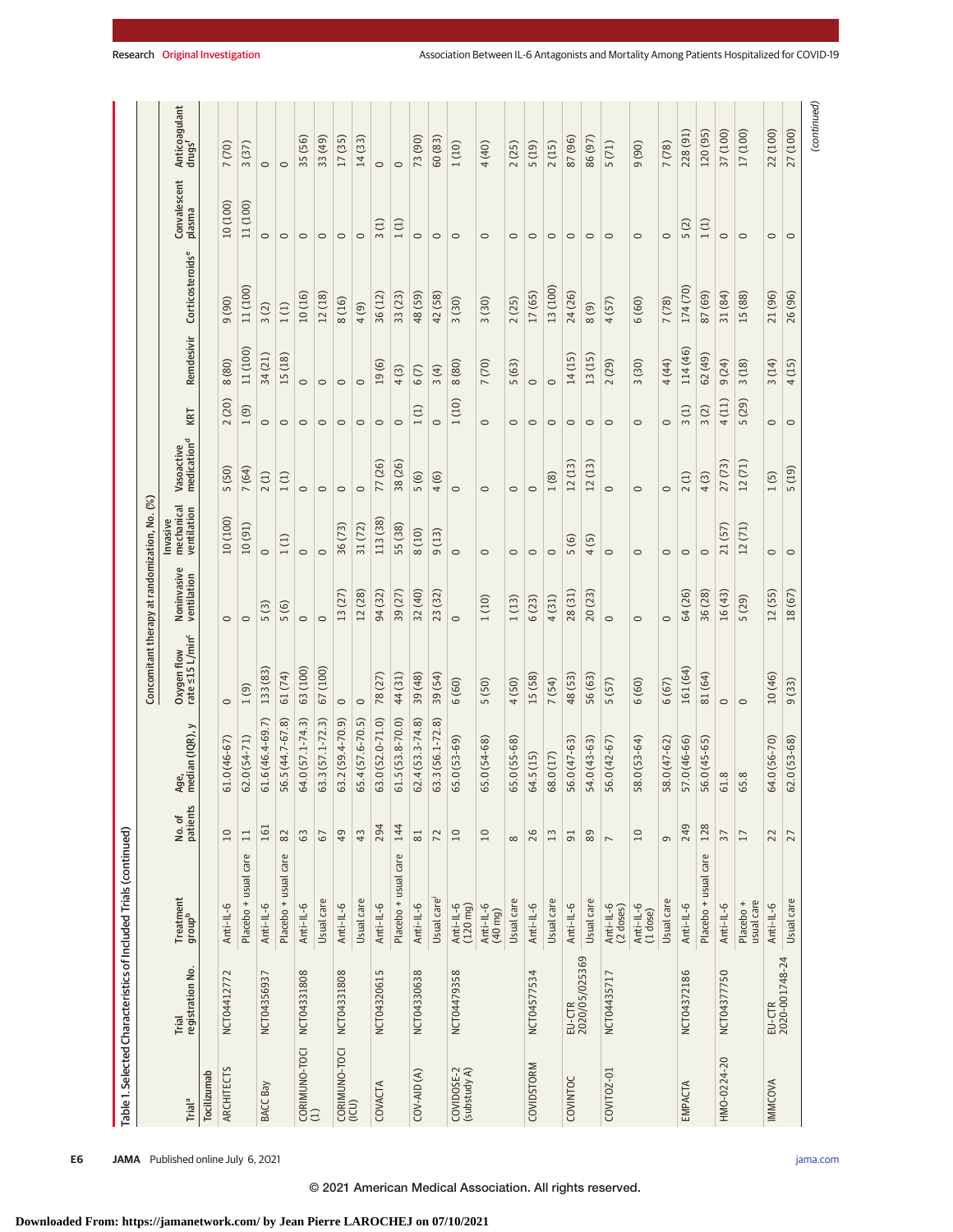| Table 1. Selected Characteristics of Included Trials (continued) |                                            |                                                                                                            |                   |                         | Concomitant therapy at randomization, No. (%) |                            |                                             |                                                        |         |            |                                                                                                               |                        |                                     |
|------------------------------------------------------------------|--------------------------------------------|------------------------------------------------------------------------------------------------------------|-------------------|-------------------------|-----------------------------------------------|----------------------------|---------------------------------------------|--------------------------------------------------------|---------|------------|---------------------------------------------------------------------------------------------------------------|------------------------|-------------------------------------|
| <b>Trial<sup>a</sup></b>                                         | registration No.<br>Trial                  | Treatment<br>aroup <sup>b</sup>                                                                            | patients<br>No.of | median (IQR), y<br>Age, | rate <15 L/min <sup>c</sup><br>Oxygen flow    | Noninvasive<br>ventilation | mechanical<br>ventilation<br>Invasive       | medication <sup>d</sup><br>Vasoactive                  | KRT     | Remdesivir | Corticosteroids <sup>e</sup>                                                                                  | Convalescent<br>plasma | Anticoagulant<br>drugs <sup>f</sup> |
| PRETOVID                                                         | EU-CTR<br>020-001375-32                    | Anti-IL-6                                                                                                  | 174               | 67 (60-74)              | 125 (72)                                      | 38 (22)                    | 2(1)                                        | 8(5)                                                   | $\circ$ | 36(21)     | 151 (87)                                                                                                      | $\circ$                | $\circ$                             |
|                                                                  |                                            | Usual care                                                                                                 | 180               | 66 (56-75)              | 128 (71)                                      | 43 (24)                    | 1(51)                                       | 11(6)                                                  | $\circ$ | 29(16)     | 162 (90)                                                                                                      | $\circ$                | $\circ$                             |
| <b>RECOVERY</b>                                                  | NCT04381936                                | Anti-IL-6                                                                                                  | 2022              | 63.5 (54.2-73.6)        | 931 (46)                                      | 819 (41)                   | 268 (13)                                    | $\circ$                                                | 28(1)   | 544(27)    | 1664 (82)                                                                                                     | 425 (21)               | 1178 (58)                           |
|                                                                  |                                            | Usual care                                                                                                 | 2094              | 64.3 (55.0-73.9)        | 928 (44)                                      | 867 (41)                   | 294 (14)                                    | $\circ$                                                | 29(1)   | 573(27)    | 1721 (82)                                                                                                     | 485 (23)               | 1244 (59)                           |
| REMAP-CAP                                                        | NCT02735707                                | Anti-IL-6                                                                                                  | 353               | $61.0(54-71)$           | 1(51)                                         | 248 (70)                   | 104 (30)                                    | 63 (18)                                                | $\circ$ | 72(20)     | 214 (61)                                                                                                      | $\circ$                | $\circ$                             |
|                                                                  |                                            | Usual care <sup>9</sup>                                                                                    | 358               | $61.0(53-70)$           | 2(1)                                          | 237 (66)                   | 119(33)                                     | 79(22)                                                 | 2(1)    | 72 (21)    | 217 (63)                                                                                                      | $\circ$                | $\circ$                             |
| REMDACTA                                                         | NCT04409262                                | Anti-IL-6                                                                                                  | 430               | 61.0                    | 29(7)                                         | 336 (78)                   | 65 (15)                                     | $\circ$                                                | $\circ$ | 83(24)     | 367 (85)                                                                                                      | $\circ$                | $\circ$                             |
|                                                                  |                                            | Placebo + usual care                                                                                       | 210               | 59.0                    | 13(6)                                         | 175 (83)                   | 22 (11)                                     | $\circ$                                                | $\circ$ | 40 (19)    | 184 (88)                                                                                                      | $\circ$                | $\circ$                             |
| <b>TOCIBRAS</b>                                                  | NCT04403685                                | Anti-IL-6                                                                                                  | 65                | 54.6 (44.2-70.2)        | 39 (60)                                       | 15(23)                     | 11(17)                                      | 9(14)                                                  | $\circ$ | $\circ$    | 45 (69)                                                                                                       | $\circ$                | 53 (82)                             |
|                                                                  |                                            | Usual care                                                                                                 | 64                | 57.9 (46.9-69.4)        | 28 (44)                                       | 26(41)                     | 10(16)                                      | 7(11)                                                  | $\circ$ | $\circ$    | 47 (73)                                                                                                       | $\circ$                | 54 (84)                             |
| TOCOVID                                                          | NCT04332094                                | Anti-IL-6                                                                                                  | 136               | 52.0 (44.0-60.5)        | 74 (54)                                       | $\circ$                    | $\circ$                                     | $\circ$                                                | $\circ$ | $\circ$    | 46 (34)                                                                                                       | $\circ$                | 123 (90)                            |
|                                                                  |                                            | Usual care                                                                                                 | 134               | 54.0 (42.0-60.0)        | 81(60)                                        | $\circ$                    | $\circ$                                     | $\circ$                                                | $\circ$ | 1(1)       | 45 (34)                                                                                                       | $\circ$                | 127 (95)                            |
| <b>Total</b>                                                     |                                            |                                                                                                            | 8050              | $52 - 68h$              | 3223 (40)                                     | 3238 (40)                  | 1211 (15)                                   | 382(5)                                                 | 79(1)   | 1693 (21)  | 5317 (66)                                                                                                     | 941 (12)               | 3860 (46)                           |
| Anti-IL-6 vs corticosteroidsk                                    |                                            |                                                                                                            |                   |                         |                                               |                            |                                             |                                                        |         |            |                                                                                                               |                        |                                     |
| STORM                                                            | NCT04345445                                | Tocilizumab                                                                                                | 29                | 53.3 (14.84)            | 65 (81)                                       | $\circ$                    | $\circ$                                     | $\circ$                                                | $\circ$ | 25(31)     | 5(6)                                                                                                          | 8 (10)                 | $\circ$                             |
|                                                                  |                                            | Corticosteroids                                                                                            | 30                | 53.1 (20.97)            | 62(79)                                        | $\circ$                    | $\circ$                                     | $\circ$                                                | $\circ$ | 26(33)     | 4(5)                                                                                                          | 11 (14)                | $\circ$                             |
| <b>SILCOR</b>                                                    | NCT04329650                                | Siltuximab                                                                                                 | $80\,$            | 61.33 (23.52)           | 17(59)                                        | 1(3)                       | $\circ$                                     | $\circ$                                                | $\circ$ | $\circ$    | $\circ$                                                                                                       | $\circ$                | $\circ$                             |
|                                                                  |                                            | Corticosteroids                                                                                            | 78                | 62.70 (21.2)            | 24(80)                                        | 4(13)                      | $\circ$                                     | $\circ$                                                | 1(3)    | $\circ$    | 1(3)                                                                                                          | $\circ$                | $\circ$                             |
|                                                                  |                                            | Abbreviations: IQR, interquartile range; KRT, kidney replacement therapy.                                  |                   |                         |                                               |                            |                                             |                                                        |         |            | <sup>8</sup> There were 21 patients in the usual care group for both treatment comparisons.                   |                        |                                     |
|                                                                  |                                            | a Additional trial characteristics appear in eTable 1 and eTable 2 in Supplem                              |                   | nent1.                  |                                               |                            | <sup>h</sup> Expressed as range of medians. |                                                        |         |            |                                                                                                               |                        |                                     |
|                                                                  |                                            | <sup>b</sup> Control indicates use of placebo in blinded trials and usual care alone in open-label trials. |                   |                         |                                               |                            |                                             | Common control group across the COV-AID trial.         |         |            |                                                                                                               |                        |                                     |
| <sup>c</sup> By face mask or nasal cannula.                      |                                            |                                                                                                            |                   |                         |                                               |                            |                                             |                                                        |         |            | Baseline data but not outcome data supplied for 1 patient in the COVIDOSE substudy A and for 1 patient in the |                        |                                     |
| <sup>d</sup> Norepinephrine or epinephrine.                      |                                            |                                                                                                            |                   |                         |                                               |                            | COVINTOC trial.                             |                                                        |         |            |                                                                                                               |                        |                                     |
|                                                                  |                                            | <sup>e</sup> Dexamethasone, methylprednisolone, prednisolone, or hydrocortisone.                           |                   |                         |                                               |                            |                                             | * These trials were not included in the meta-analysis. |         |            |                                                                                                               |                        |                                     |
|                                                                  | f Heparin or low-molecular-weight heparin. |                                                                                                            |                   |                         |                                               |                            |                                             |                                                        |         |            |                                                                                                               |                        |                                     |
|                                                                  |                                            |                                                                                                            |                   |                         |                                               |                            |                                             |                                                        |         |            |                                                                                                               |                        |                                     |

# © 2021 American Medical Association. All rights reserved.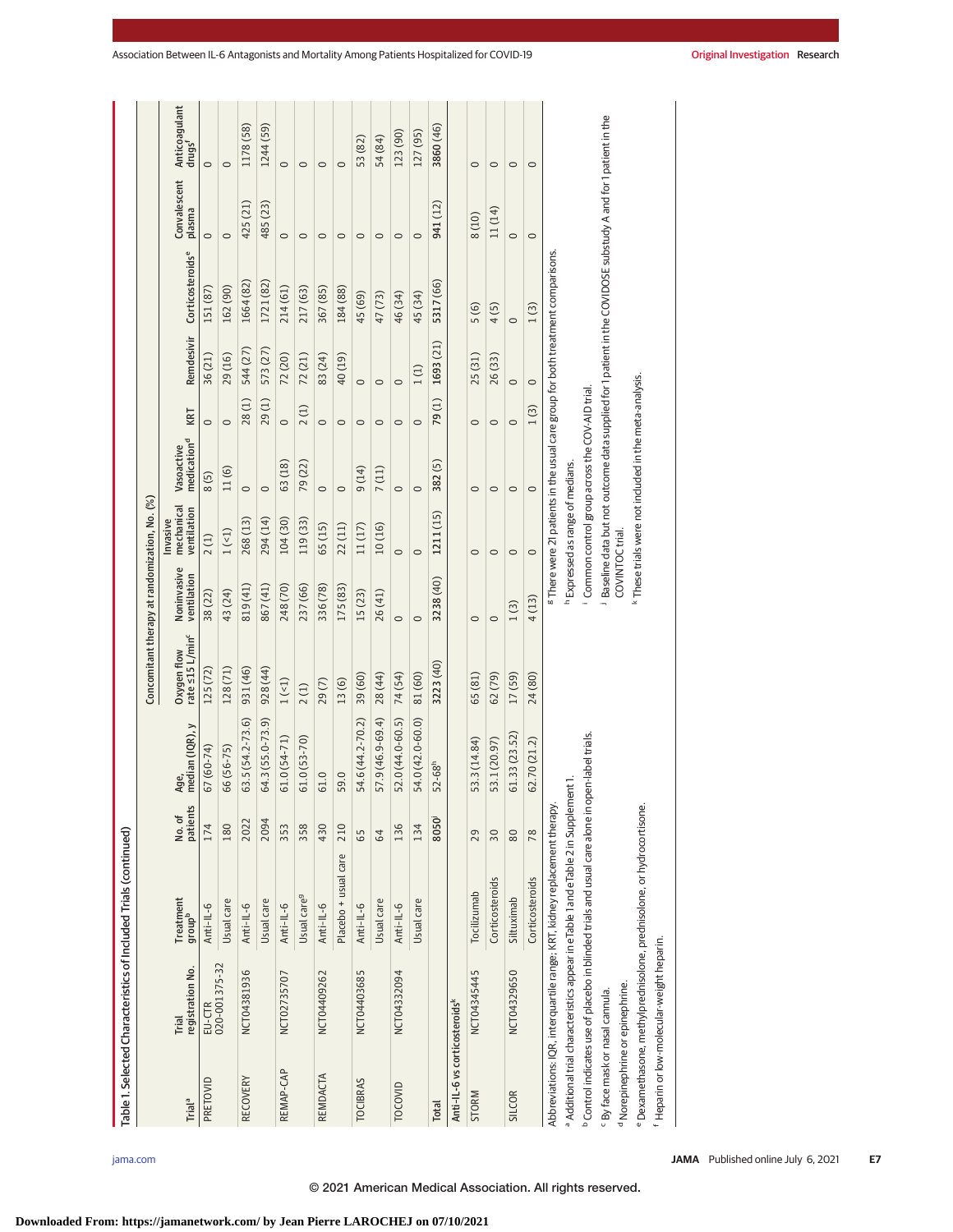|                        |            | No. of events/total patients |                           |       |                     | <b>Favors</b>                                    |           |
|------------------------|------------|------------------------------|---------------------------|-------|---------------------|--------------------------------------------------|-----------|
| Anti-IL-6 agent        | Usual care |                              | Odds ratio                |       | <b>Favors</b>       | usual care                                       |           |
| and trial name         | or placebo | Anti-IL-6                    | (95% CI)                  |       | anti-IL-6           | or placebo                                       | Weight, % |
| Tocilizumab            |            |                              |                           |       |                     |                                                  |           |
| <b>ARCHITECTS</b>      | 2/11       | 0/10                         | $0.18(0.01-4.27)$         |       |                     |                                                  | 0.09      |
| BACC-Bay               | 4/82       | 9/161                        | $1.15(0.34-3.87)$         |       |                     |                                                  | 0.63      |
| CORIMUNO-TOCI-1        | 8/67       | 7/63                         | $0.92(0.31-2.71)$         |       |                     |                                                  | 0.79      |
| CORIMUNO-TOCI-ICU      | 10/43      | 8/49                         | $0.64(0.23-1.82)$         |       |                     |                                                  | 0.85      |
| COV-AID <sup>a</sup>   | 7/72       | 9/81                         | $1.16(0.41-3.29)$         |       |                     |                                                  | 0.84      |
| COVACTA                | 28/144     | 58/294                       | $1.02(0.62 - 1.68)$       |       |                     |                                                  | 3.62      |
| COVIDOSE2-SS-A         | 2/8        | 0/19                         | $0.07$ (< $0.01 - 1.58$ ) |       |                     |                                                  | 0.09      |
| COVIDSTORM             | 0/13       | 0/26                         | N <sub>Ab</sub>           |       |                     |                                                  |           |
| COVINTOC               | 15/88      | 11/91                        | $0.67(0.29-1.55)$         |       |                     |                                                  | 1.30      |
| COVITOZ                | 0/9        | 0/17                         | N <sub>Ab</sub>           |       |                     |                                                  |           |
| <b>EMPACTA</b>         | 11/128     | 26/249                       | $1.24(0.59-2.60)$         |       |                     |                                                  | 1.67      |
| HMO-020-0224           | 8/17       | 11/37                        | $0.48(0.15-1.56)$         |       |                     |                                                  | 0.65      |
| <b>ImmCoVA</b>         | 2/27       | 2/22                         | $1.25(0.16-9.67)$         |       |                     |                                                  | 0.22      |
| PreToVidc              | 34/180     | 21/174                       | $0.59(0.33 - 1.06)$       |       |                     |                                                  | 2.63      |
| RECOVERY               | 729/2094   | 621/2022                     | $0.83(0.73-0.95)$         |       |                     |                                                  | 53.76     |
| REMAP-CAP <sup>d</sup> | 116/358    | 85/353                       | $0.66(0.48-0.92)$         |       |                     |                                                  | 8.43      |
| REMDACTA               | 41/210     | 78/430                       | $0.91(0.60-1.39)$         |       |                     |                                                  | 5.18      |
| <b>TOCIBRAS</b>        | 6/64       | 14/65                        | $2.65(0.95 - 7.42)$       |       |                     |                                                  | 0.87      |
| <b>TOCOVID</b>         | 0/134      | 0/136                        | N <sub>Ab</sub>           |       |                     |                                                  |           |
| Subgroup $I^2 = 3.3\%$ | 1023/3749  | 960/4299                     | $0.83(0.74-0.92)$         |       |                     |                                                  | 81.61     |
| Sarilumab              |            |                              |                           |       |                     |                                                  |           |
| CORIMUNO-SARI-1        | 14/76      | 8/68                         | $0.59(0.23-1.51)$         |       |                     |                                                  | 1.04      |
| CORIMUNO-SARI-ICU      | 11/33      | 14/48                        | $0.82(0.32 - 2.14)$       |       |                     |                                                  | 1.00      |
| REGENERON-P2           | 19/90      | 104/367                      | $1.48(0.85 - 2.57)$       |       |                     |                                                  | 2.97      |
| REGENERON-P3           | 64/286     | 264/1044                     | $1.17(0.86 - 1.60)$       |       |                     |                                                  | 9.45      |
| REMAP-CAP <sup>d</sup> | 19/65      | 10/48                        | $0.64(0.26-1.53)$         |       |                     |                                                  | 1.19      |
| SANOFI                 | 7/84       | 30/332                       | $1.09(0.46 - 2.58)$       |       |                     |                                                  | 1.24      |
| SARCOVID               | 0/10       | 2/20                         | 2.84 (0.12-64.87)         |       |                     |                                                  | 0.09      |
| SARICOR                | 4/39       | 3/76                         | $0.36(0.08-1.69)$         |       |                     |                                                  | 0.38      |
| SARTRE                 | 1/70       | 2/70                         | $2.03 - 0.18 - 22.91$     |       |                     |                                                  | 0.16      |
| Subgroup $I^2 = 0\%$   | 139/753    | 437/2073                     | $1.08(0.86 - 1.36)$       |       |                     |                                                  | 17.51     |
| Siltuximab             |            |                              |                           |       |                     |                                                  |           |
| COV-AID <sup>a</sup>   | 7/72       | 10/77                        | $1.39(0.50-3.86)$         |       |                     |                                                  | 0.87      |
| Overall $1^2$ = 18.2%  | 1158/4481  | 1407/6449                    | $0.86(0.79-0.95)$         |       |                     |                                                  | 100.00    |
|                        |            |                              |                           | 0.125 | 0.5                 | $\overline{2}$<br>$\mathbf{1}$<br>$\overline{4}$ | 8         |
|                        |            |                              |                           |       | Odds ratio (95% CI) |                                                  |           |

#### Figure 1. Association Between IL-6 Antagonists vs Usual Care or Placebo and Primary Outcome of 28-Day All-Cause Mortality

The area of the data marker for each trial is proportional to its weight in the fixed-effects meta-analysis.

<sup>a</sup> Common control group across both treatment comparisons of the COV-AID trial.

**b** NA indicates not available; there were insufficient data to estimate odds ratio.

<sup>c</sup> The data for the PreToVid trial are based on events up until 30 days after randomization.

<sup>d</sup> There were 21 patients in the control group for both treatment comparisons. The analyses have been adjusted to correct for this.

ratio of ORs (based on within-trial comparisons) was 0.69 (95% CI, 0.52-0.91; *P* = *.*008 for interaction). The corresponding summary ORs for sarilumab (8 trials, 2406 patients, and 538 deaths) were 1.18 (95% CI, 0.88-1.58) and 0.92 (95% CI, 0.61-1.38), respectively. The summary ratio of ORs (based on within-trial comparisons) was 0.77 (95% CI, 0.44-1.33; *P* = .34 for interaction). The corresponding absolute mortality risks in patients receiving corticosteroids were 20% for tocilizumab and 23% for sarilumab compared with an assumed mortality risk of 25% for usual care or placebo. In additional analyses, associations were compared in patients not receiving and receiving corticosteroids at randomization within the respiratory support subgroups. The tendency for more marked inverse associations among patients receiving corticosteroids appeared broadly consistent across respiratory support subgroups; however, the associations were not estimated precisely.

Detailed results, forest plots, and comparisons between subgroups for 28-day all-cause mortality appear in Supplements 1 and 2. Data on respiratory support at randomization were

available in 21 trials (9835 patients and 2493 deaths). The summary ORs for 28-day all-cause mortality comparing IL-6 antagonists with usual care or placebo were 0.81 (95% CI, 0.67-0.98) in 3954 patients (560 deaths) receiving supplemental oxygen at randomization, 0.83 (95% CI, 0.72-0.96) in 3864 patients (1132 deaths) receiving noninvasive ventilation or high-flow nasal cannula at randomization, and 0.95 (95% CI, 0.78-1.16) in 2017 patients (801 deaths) receiving IMV or ECMO at randomization (*P* = .71 for the differences between associations across these subgroups; Table 2). The corresponding summary ORs for tocilizumab were 0.82 (95% CI, 0.67-1.00), 0.80 (95% CI, 0.68-0.93), and 0.92 (95% CI, 0.72-1.17), respectively (*P* = .43 for differences between subgroups) and the corresponding summary ORs for sarilumab were 0.74 (95% CI, 0.42-1.30), 1.20 (95% CI, 0.78-1.84), and 1.05 (95% CI, 0.74-1.50), respectively (*P* = .65 for differences between subgroups).

The associations between IL-6 antagonists and 28-day allcause mortality within other subgroups defined by patient characteristics at randomization appeared consistent across all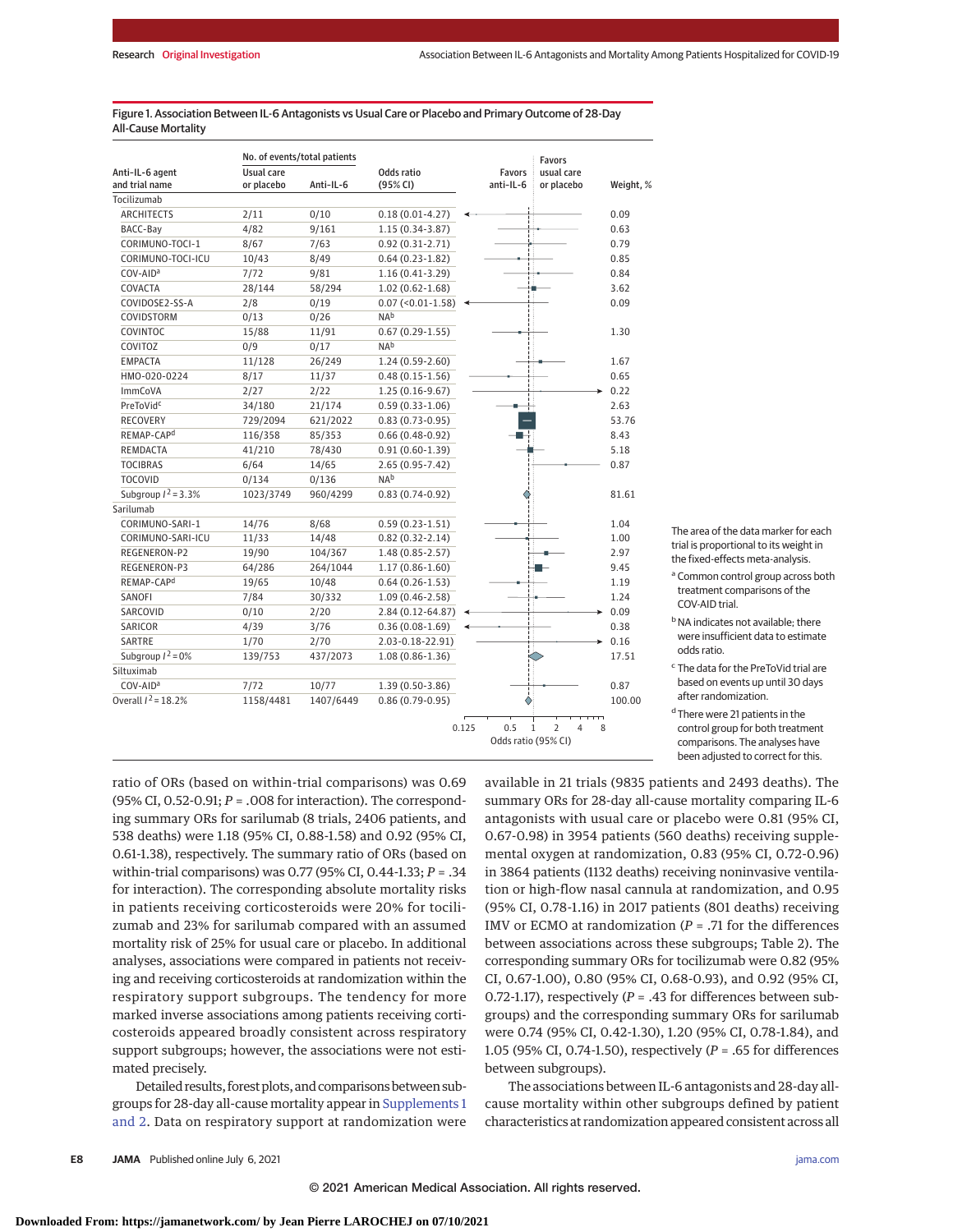| Table 2. Subgroup Analysis of 3 Outcomes by Treatment Group and |                              |          |                 | Respiratory Support, Organ Support, Age, Sex, and C-Reactive Protein Level |                              |          |                 |                     |                                   |                              |                 |                                   |
|-----------------------------------------------------------------|------------------------------|----------|-----------------|----------------------------------------------------------------------------|------------------------------|----------|-----------------|---------------------|-----------------------------------|------------------------------|-----------------|-----------------------------------|
|                                                                 | All anti-IL-6 agents         |          |                 |                                                                            | Tocilizumab                  |          |                 |                     | Sarilumab                         |                              |                 |                                   |
|                                                                 | No. of events/total patients |          |                 |                                                                            | No. of events/total patients |          |                 |                     |                                   | No. of events/total patients |                 |                                   |
| Subgroup                                                        | Anti-IL-6                    | Control  | $1^{2}$ ,%      | OR (95% CI)                                                                | Anti-IL-6                    | Control  | $1^{2}$ , %     | OR (95% CI)         | Anti-IL-6                         | Control                      | $1^{2}$ , %     | OR (95% CI)                       |
| 28-d mortality                                                  |                              |          |                 |                                                                            |                              |          |                 |                     |                                   |                              |                 |                                   |
| Respiratory support<br>at randomization                         |                              |          |                 |                                                                            |                              |          |                 |                     |                                   |                              |                 |                                   |
| Oxygen flow rate<br>≤15 L/min                                   | 277/2246                     | 283/1708 | $\circ$         | $0.81(0.67 - 0.98)$                                                        | 232/1622                     | 256/1407 | $\circ$         | $0.82(0.67 - 1.00)$ | 41/583                            | 27/301                       | $\circ$         | $0.74(0.42 - 1.30)$               |
| Noninvasive ventilation                                         | 588/2209                     | 544/1655 | ${}^{\circ}$    | $0.83(0.72 - 0.96)$                                                        | 463/1684                     | 505/1479 | $\circ$         | $0.80(0.68 - 0.93)$ | 119/496                           | 40/191                       | $\circ$         | $1.20(0.78-1.84)$                 |
| <b>IMV</b> or ECMO                                              | 496/1289                     | 305/728  | $\circ$         | $0.95(0.78 - 1.16)$                                                        | 250/634                      | 244/559  | $\circ$         | $0.92(0.72 - 1.17)$ | 246/650                           | 64/174                       | 20              | $1.05(0.74 - 1.50)$               |
| Acute organ support<br>at randomization                         |                              |          |                 |                                                                            |                              |          |                 |                     |                                   |                              |                 |                                   |
| No cardiovascular system<br>support                             | 123/616                      | 135/501  | 14              | $0.68(0.51 - 0.91)$                                                        | 106/536                      | 120/457  | $\overline{10}$ | $0.70(0.51 - 0.94)$ | 11/48                             | 18/64                        | $\circ$         | $0.66(0.26 - 1.64)$               |
| Cardiovascular system<br>support                                | 70/196                       | 59/153   | $\overline{17}$ | $0.89(0.56 - 1.42)$                                                        | 69/190                       | 59/153   | $\overline{14}$ | $0.93(0.58 - 1.47)$ | 1/4                               | 1/1                          | $\circ$         | $0.14(0.00-5.95)$                 |
| Age group, y                                                    |                              |          |                 |                                                                            |                              |          |                 |                     |                                   |                              |                 |                                   |
| $< 70$                                                          | 674/4209                     | 522/2931 | $\circ$         | $0.89(0.78 - 1.02)$                                                        | 446/2864                     | 456/2457 | $\circ$         | $0.86(0.74-0.99)$   | 225/1291                          | 67/490                       | G               | 1.10 (0.80-1.52)                  |
| $\geq 70$                                                       | 703/1727                     | 629/1310 | 17              | $0.82(0.70-0.95)$                                                          | 514/1254                     | 567/1136 | $\infty$        | $0.76(0.64 - 0.89)$ | 182/450                           | 65/179                       | $\circ$         | 1.17 (0.80-1.71)                  |
| Sex                                                             |                              |          |                 |                                                                            |                              |          |                 |                     |                                   |                              |                 |                                   |
| Female                                                          | 413/1933                     | 311/1335 | $\circ$         | $0.96(0.80 - 1.15)$                                                        | 294/1365                     | 270/1134 | $\circ$         | $0.96(0.79 - 1.17)$ | 117/553                           | 43/209                       | $\circ$         | $0.95(0.62 - 1.46)$               |
| Male                                                            | 964/4003                     | 840/2906 | $\overline{ }$  | $0.83(0.74-0.93)$                                                          | 666/2753                     | 753/2459 | $\circ$         | $0.78(0.69 - 0.88)$ | 290/1188                          | 89/460                       | $\circ$         | 1.17 (0.88-1.55)                  |
| C-reactive protein level<br>µg/mL <sup>a</sup>                  |                              |          |                 |                                                                            |                              |          |                 |                     |                                   |                              |                 |                                   |
| 5<                                                              | 83/710                       | 57/429   | $\circ$         | $0.84(0.56 - 1.26)$                                                        | 36/344                       | 36/260   | $\circ$         | $0.80(0.46 - 1.39)$ | 46/354                            | 21/171                       | $\circ$         | $0.89(0.49 - 1.62)$               |
| $75 - 150$                                                      | 451/1957                     | 467/1635 | $\sim$          | $0.79(0.67 - 0.92)$                                                        | 357/1484                     | 435/1456 | $\mathbb O$     | $0.76(0.65 - 0.90)$ | 90/438                            | 33/184                       | $\circ$         | $1.01(0.62 - 1.64)$               |
| >150                                                            | 678/2366                     | 490/1625 | $\circ$         | $0.96(0.83 - 1.11)$                                                        | 427/1507                     | 429/1365 | $\circ$         | $0.91(0.77 - 1.07)$ | 246/831                           | 64/271                       | 4               | 1.16 (0.83-1.62)                  |
| Progression to IMV, EMCO, or death by 28                        | ᅙ                            |          |                 |                                                                            |                              |          |                 |                     |                                   |                              |                 |                                   |
| Respiratory support<br>at randomization                         |                              |          |                 |                                                                            |                              |          |                 |                     |                                   |                              |                 |                                   |
| Oxygen flow rate<br>≤15 L/min                                   | 362/2266                     | 396/1778 | $\circ$         | $0.75(0.64 - 0.89)$                                                        | 299/1724                     | 359/1505 | $\circ$         | $0.72(0.60 - 0.86)$ | 55/501                            | 37/273                       | $\circ$         | $0.96(0.60 - 1.53)$               |
| Noninvasive ventilation                                         | 856/2129                     | 805/1636 | 14              | $0.77(0.68 - 0.89)$                                                        | 694/1690                     | 750/1483 | $\circ$         | $0.74(0.64 - 0.85)$ | 145/410                           | 60/168                       | $\circ$         | $1.06(0.71 - 1.57)$               |
| Acute organ support<br>at randomization                         |                              |          |                 |                                                                            |                              |          |                 |                     |                                   |                              |                 |                                   |
| No cardiovascular system<br>support                             | 207/524                      | 202/424  | 26              | $0.72(0.55 - 0.95)$                                                        | 173/451                      | 183/382  | $\sim$          | $0.70(0.53 - 0.93)$ | $\mathsf{N}\mathsf{M}^\mathsf{b}$ | NA <sup>b</sup>              | NA <sup>b</sup> | $\mathsf{N}\mathsf{N}^\mathsf{b}$ |
| Cardiovascular system<br>support                                | 12/16                        | 8/15     | $\circ$         | $1.58(0.30 - 8.30)$                                                        | 12/16                        | 8/15     | $\circ$         | $1.58(0.30 - 8.30)$ | $\mathsf{N}\mathsf{M}^\mathsf{b}$ | $\mathsf{NA}^\mathsf{b}$     | NA <sup>b</sup> | $\mathsf{N}\mathsf{N}^\mathsf{b}$ |
|                                                                 |                              |          |                 |                                                                            |                              |          |                 |                     |                                   |                              |                 |                                   |

(continued) (continued)

**Downloaded From: https://jamanetwork.com/ by Jean Pierre LAROCHEJ on 07/10/2021**

© 2021 American Medical Association. All rights reserved.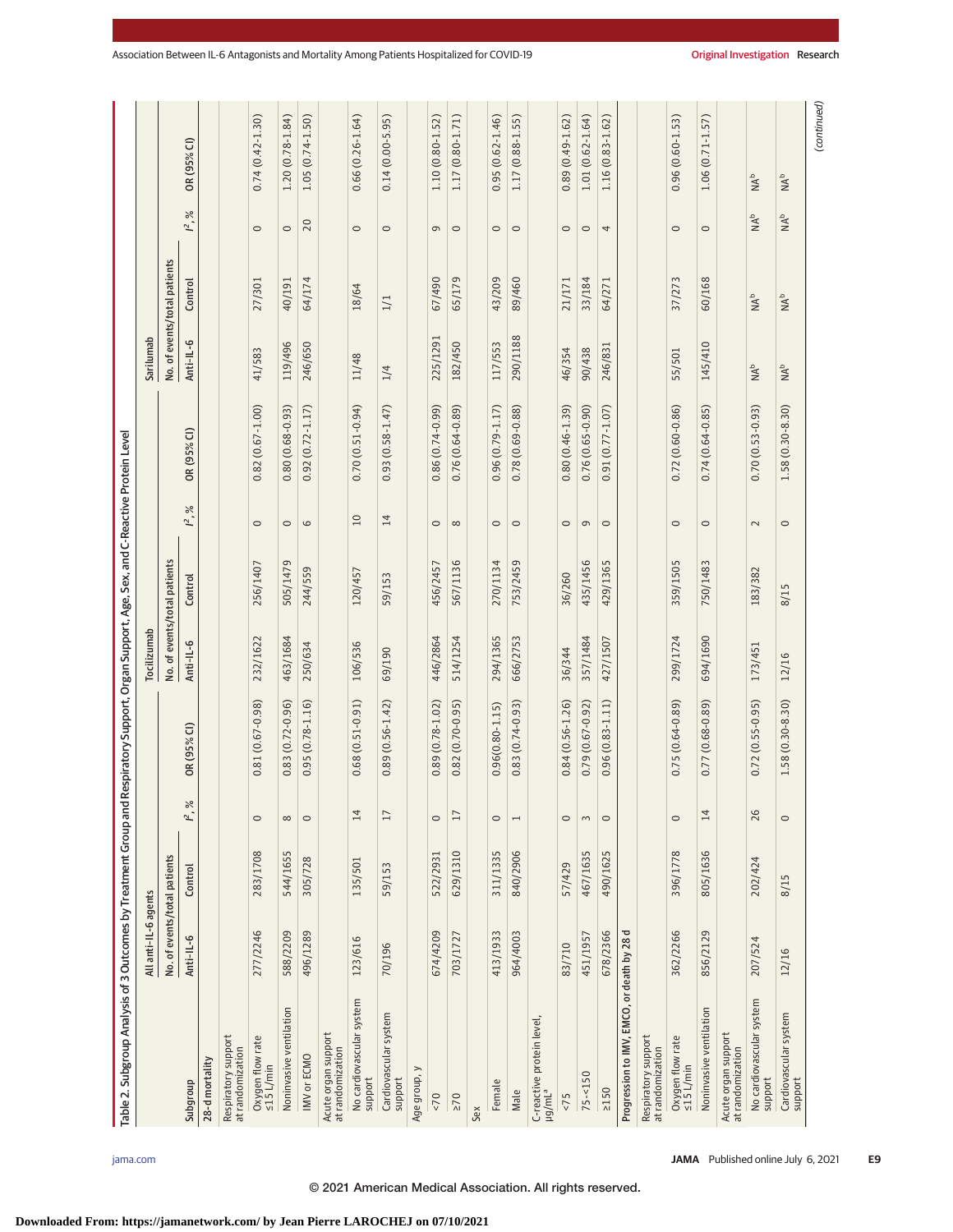| Table 2. Subgroup Analysis of 3 Outcomes by Treatment Group and Respiratory Support, Organ Support, Age, Sex, and C-Reactive Protein Level (continued) |                              |          |                |                     |                              |          |             |                                                                                                       |           |                              |             |                     |
|--------------------------------------------------------------------------------------------------------------------------------------------------------|------------------------------|----------|----------------|---------------------|------------------------------|----------|-------------|-------------------------------------------------------------------------------------------------------|-----------|------------------------------|-------------|---------------------|
|                                                                                                                                                        | All anti-IL-6 agents         |          |                |                     | Tocilizumab                  |          |             |                                                                                                       | Sarilumab |                              |             |                     |
|                                                                                                                                                        | No. of events/total patients |          |                |                     | No. of events/total patients |          |             |                                                                                                       |           | No. of events/total patients |             |                     |
| Subgroup                                                                                                                                               | Anti-IL-6                    | Control  | $1^{2}$ , %    | OR (95% CI)         | Anti-IL-6                    | Control  | $1^{2}$ , % | OR (95% CI)                                                                                           | Anti-IL-6 | Control                      | $1^{2}$ , % | OR (95% CI)         |
| Age group, y                                                                                                                                           |                              |          |                |                     |                              |          |             |                                                                                                       |           |                              |             |                     |
| 5<                                                                                                                                                     | 649/3160                     | 622/2387 | $\circ$        | $0.78(0.68 - 0.89)$ | 523/2457                     | 566/2079 | $\circ$     | $0.76(0.66 - 0.87)$                                                                                   | 110/654   | 60/320                       | $\circ$     | $0.87(0.60 - 1.27)$ |
| $\geq 70$                                                                                                                                              | 577/1402                     | 586/1137 | $\circ$        | $0.75(0.64 - 0.89)$ | 477/1112                     | 548/1017 | $\circ$     | $0.70(0.59 - 0.84)$                                                                                   | 91/267    | 39/123                       | $\circ$     | $1.20(0.74-1.97)$   |
| Sex                                                                                                                                                    |                              |          |                |                     |                              |          |             |                                                                                                       |           |                              |             |                     |
| Female                                                                                                                                                 | 362/1526                     | 334/1149 | 14             | $0.81(0.68 - 0.98)$ | 300/1223                     | 306/1014 | 14          | $0.80(0.66 - 0.97)$                                                                                   | 57/289    | 31/141                       | $\sim$      | $0.83(0.48 - 1.44)$ |
| Male                                                                                                                                                   | 864/3036                     | 874/2375 | $\overline{ }$ | $0.75(0.67 - 0.85)$ | 700/2346                     | 808/2082 | $\circ$     | $0.71(0.63 - 0.81)$                                                                                   | 144/632   | 68/302                       | $\circ$     | $1.08(0.76 - 1.55)$ |
| C-reactive protein level,<br>$\mu$ lu/pr                                                                                                               |                              |          |                |                     |                              |          |             |                                                                                                       |           |                              |             |                     |
| 5/5                                                                                                                                                    | 87/687                       | 77/443   | $\circ$        | $0.74(0.51 - 1.09)$ | 52/426                       | 55/307   | $\circ$     | $0.69(0.43 - 1.12)$                                                                                   | 33/250    | 23/138                       | $\circ$     | $0.83(0.43 - 1.59)$ |
| $75 - 150$                                                                                                                                             | 453/1632                     | 504/1450 | $\circ$        | $0.76(0.65 - 0.89)$ | 389/1335                     | 481/1325 | $\circ$     | $0.73(0.62 - 0.87)$                                                                                   | 54/265    | 23/129                       | $\circ$     | $1.14(0.63 - 2.07)$ |
| $\geq 150$                                                                                                                                             | 519/1595                     | 492/1248 | $\circ$        | $0.78(0.67 - 0.92)$ | 407/1235                     | 453/1109 | $\circ$     | $0.74(0.62 - 0.88)$                                                                                   | 100/333   | 43/147                       | 34          | $1.03(0.65 - 1.63)$ |
| Secondary infections to 28 d <sup>c</sup>                                                                                                              |                              |          |                |                     |                              |          |             |                                                                                                       |           |                              |             |                     |
| Respiratory support at<br>baseline                                                                                                                     |                              |          |                |                     |                              |          |             |                                                                                                       |           |                              |             |                     |
| Oxygen flow rate ≤15 L/min 100/1244                                                                                                                    |                              | 60/789   | $\overline{1}$ | $1.06(0.75 - 1.52)$ | 63/620                       | 45/488   | 35          | $1.04(0.68 - 1.60)$                                                                                   | 34/583    | 15/301                       | $\circ$     | $1.06(0.56 - 2.02)$ |
| Noninvasive ventilation                                                                                                                                | 260/1052                     | 122/487  | $\circ$        | $0.96(0.74 - 1.24)$ | 155/567                      | 94/352   | $\circ$     | $0.92(0.67 - 1.26)$                                                                                   | 99/456    | 28/135                       | $\circ$     | $1.01(0.63 - 1.63)$ |
| IMV or ECMO                                                                                                                                            | 380/913                      | 139/318  | 22             | $0.86(0.65 - 1.15)$ | 134/266                      | 76/151   | 23          | $0.76(0.49 - 1.20)$                                                                                   | 244/642   | 63/167                       | 53          | $0.94(0.65 - 1.34)$ |
| Abbreviations: ECMO, extracorporeal membrane oxygenation; IMV, invasive mechanical ventilation;                                                        |                              |          |                |                     |                              |          |             | <sup>b</sup> Insufficient data to investigate the comparison of subgroups within trials.              |           |                              |             |                     |
| OR, odds ratio.                                                                                                                                        |                              |          |                |                     |                              |          |             | Full results within extended subgroups were not collected for outcomes other than all-cause mortality |           |                              |             |                     |
| a Normal level is less than 5 µg/mL.                                                                                                                   |                              |          |                |                     |                              |          |             | and progression to IMV, ECMO, or death at 28 days.                                                    |           |                              |             |                     |
|                                                                                                                                                        |                              |          |                |                     |                              |          |             |                                                                                                       |           |                              |             |                     |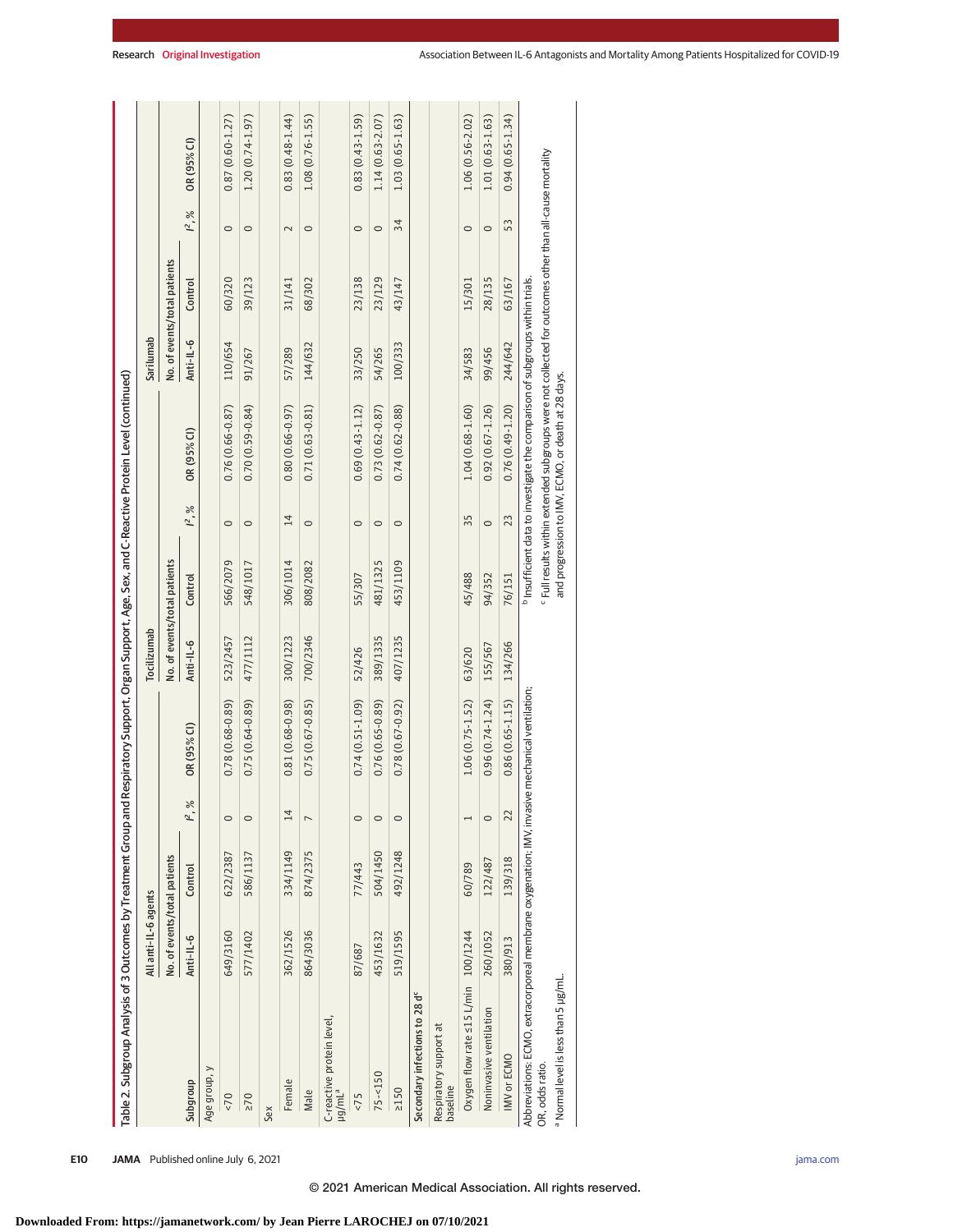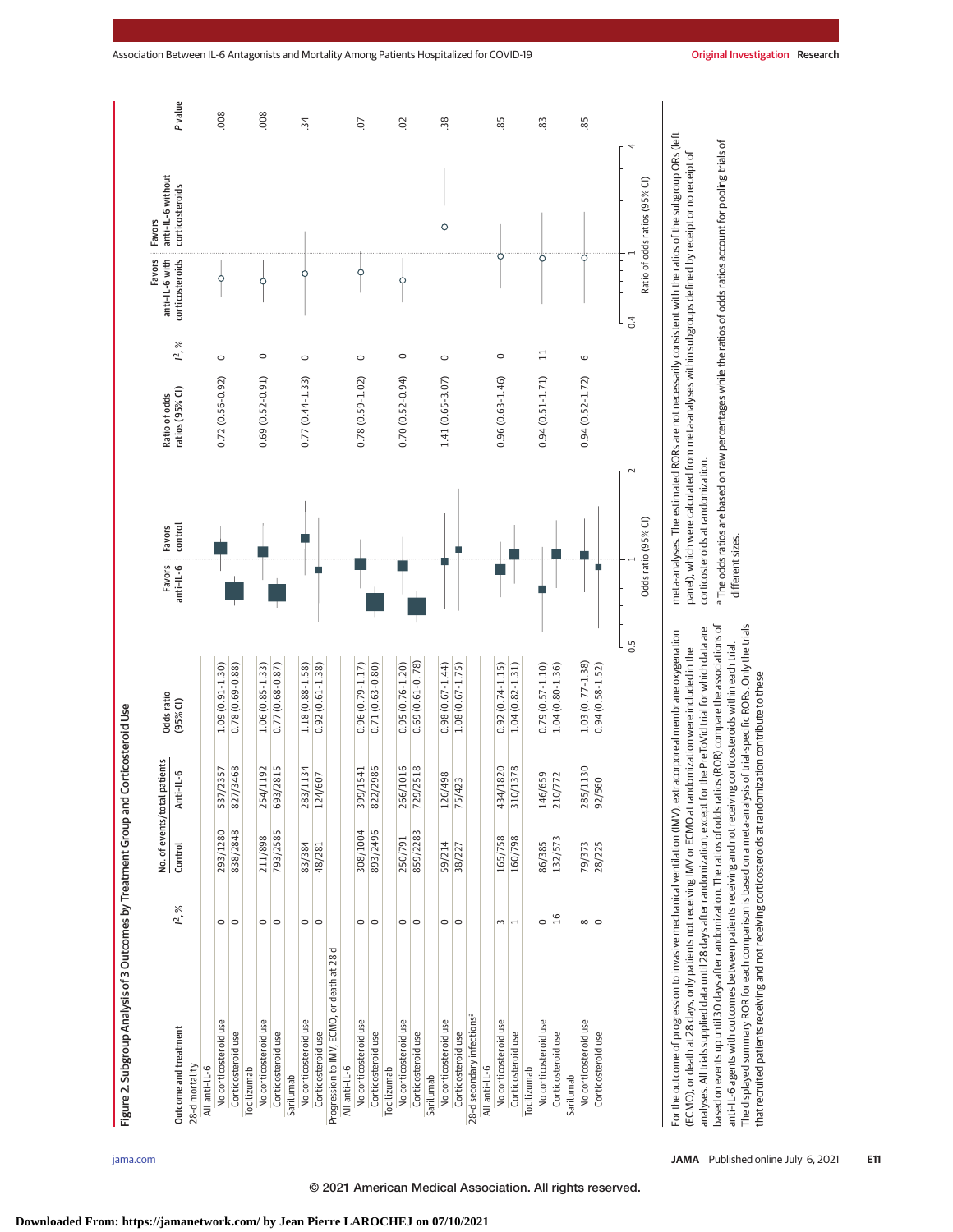Figure 3. Association Between IL-6 Antagonists vs Usual Care or Placebo and Secondary Outcome of Progression to Invasive Mechanical Ventilation, Extracorporeal Membrane Oxygenation, or Death

|                        | No. of events/total patients |           |                       |           | <b>Favors</b>            |           |
|------------------------|------------------------------|-----------|-----------------------|-----------|--------------------------|-----------|
| Anti-IL-6 agent        | Usual care                   |           | Odds ratio            | Favors    | usual care               |           |
| and trial name         | or placebo                   | Anti-IL-6 | (95% CI)              | anti-IL-6 | or placebo               | Weight, % |
| Tocilizumab            |                              |           |                       |           |                          |           |
| <b>ARCHITECTS</b>      | 1/1                          | 0/0       | NA <sup>a</sup>       |           |                          |           |
| BACC-Bay               | 10/81                        | 17/161    | $0.84(0.37-1.92)$     |           |                          | 1.45      |
| CORIMUNO-TOCI-1        | 18/67                        | 11/63     | $0.58(0.25-1.34)$     |           |                          | 1.40      |
| CORIMUNO-TOCI-ICU      | 6/12                         | 6/13      | $0.86(0.18-4.13)$     |           |                          | 0.40      |
| COV-AID <sup>b</sup>   | 12/63                        | 18/73     | $1.39(0.61-3.17)$     |           |                          | 1.47      |
| COVACTA                | 20/89                        | 39/181    | $0.95(0.51 - 1.75)$   |           |                          | 2.68      |
| COVIDOSE2-SS-A         | 2/8                          | 0/19      | $0.07 (-0.01 - 1.58)$ |           |                          | 0.10      |
| COVIDSTORM             | 2/13                         | 2/26      | $0.46(0.06-3.69)$     |           |                          | 0.23      |
| COVINTOC               | 11/84                        | 9/86      | $0.78(0.30-1.98)$     |           |                          | 1.14      |
| COVITOZ                | 0/9                          | 1/17      | 1.73 (0.06-46.77)     |           |                          | 0.09      |
| <b>EMPACTA</b>         | 24/128                       | 29/249    | $0.57(0.32 - 1.03)$   |           |                          | 2.88      |
| HMO-020-0224           | 3/5                          | 11/17     | 1.22 (0.16-9.47)      |           |                          | 0.24      |
| <b>ImmCoVA</b>         | 6/27                         | 3/22      | $0.55(0.12 - 2.52)$   |           |                          | 0.43      |
| PreToVidc              | 56/179                       | 35/172    | $0.56(0.34-0.91)$     |           |                          | 4.20      |
| <b>RECOVERY</b>        | 754/1800                     | 619/1754  | $0.76(0.66 - 0.87)$   |           |                          | 54.40     |
| REMAP-CAP <sup>d</sup> | 127/239                      | 102/249   | $0.61(0.43 - 0.88)$   |           |                          | 7.78      |
| REMDACTA               | 54/188                       | 91/365    | $0.82(0.56 - 1.22)$   |           |                          | 6.40      |
| <b>TOCIBRAS</b>        | 17/54                        | 15/54     | $0.84(0.37-1.91)$     |           |                          | 1.46      |
| <b>TOCOVID</b>         | 3/134                        | 1/136     | $0.32(0.03 - 3.15)$   |           |                          | 0.19      |
| Subgroup $1^2$ = 0%    | 1126/3181                    | 1009/3657 | $0.74(0.66 - 0.82)$   |           |                          | 86.94     |
| Sarilumab              |                              |           |                       |           |                          |           |
| CORIMUNO-SARI-1        | 20/76                        | 21/68     | $1.25(0.61-2.58)$     |           |                          | 1.90      |
| CORIMUNO-SARI-ICU      | 4/9                          | 9/16      | $1.61(0.31-8.32)$     |           |                          | 0.37      |
| REGENERON-P2           |                              |           | NA <sup>a</sup>       |           |                          |           |
| REGENERON-P3           | 43/182                       | 142/631   | $0.94(0.64-1.39)$     |           |                          | 6.58      |
| REMAP-CAP <sup>d</sup> | 24/57                        | 15/40     | $0.83(0.36 - 1.89)$   |           |                          | 1.46      |
| SANOFI                 |                              |           | N <sub>A</sub> a      |           |                          |           |
| SARCOVID               | 0/10                         | 3/20      | 4.20 (0.20-89.61)     |           |                          | 0.11      |
| SARICOR                | 4/39                         | 9/76      | $1.18(0.34 - 4.09)$   |           |                          | 0.64      |
| SARTRE                 | 4/70                         | 3/70      | $0.74(0.16-3.43)$     |           |                          | 0.42      |
| Subgroup $I^2 = 0\%$   | 99/443                       | 202/921   | $1.00(0.75-1.35)$     |           |                          | 11.47     |
| Siltuximab             |                              |           |                       |           |                          |           |
| COV-AID <sup>b</sup>   | 12/63                        | 25/72     | $2.26(1.02 - 5.00)$   |           |                          | 1.58      |
| Overall $I^2 = 0\%$    | 1220/3609                    | 1236/4650 | $0.77(0.70-0.85)$     |           |                          | 100.00    |
|                        |                              |           |                       |           | $\overline{\phantom{a}}$ |           |
|                        |                              |           |                       |           |                          |           |

trial.

0.125 0.5 1 2 8 Odds ratio (95% CI) 4

The area of the data marker for each trial is proportional to its weight in the fixed-effects meta-analysis. Progression to requiring invasive mechanical ventilation or extracorporeal membrane oxygenation or death among patients not receiving invasive mechanical ventilation at randomization.

 $\epsilon$  The data for the PreToVid trial are based on events up until 30 days after randomization.

<sup>a</sup> NA indicates not available; there were insufficient data to estimate odds ratio or the trial did not supply data for this outcome.

b Common control group across both treatment comparisons of the COV-AID

these subgroups (all *P* values for comparisons between subgroups were greater than .11; Table 2 and Supplement 2).

#### Association Between IL-6 Antagonists and Progression to IMV or Death

Among patients not requiring IMV at randomization (24 trials), 1236 of 4650 randomized to IL-6 antagonists and 1220 of 3609 randomized to usual care or placebo progressed to requiring IMV or ECMO or died within 28 days. Most of the data (87%) were from trials assessing tocilizumab. The summary ORs compared with usual care or placebo were 0.77 (95% CI, 0.70- 0.85; *P* < .001) for all IL-6 antagonists, 0.74 (95% CI, 0.66- 0.82) for tocilizumab, and 1.00 (95% CI, 0.74-1.35) for sarilumab

<sup>d</sup> There were 21 patients in the control group for both treatment comparisons. The analyses have been adjusted to correct for this.

(Figure 3). The corresponding absolute risks of progression to IMV or death were 28% for all IL-6 antagonists, 27% for tocilizumab, and 33% for sarilumab compared with an assumed risk of 33% for usual care or placebo. There was little inconsistency between the trial results ( $I^2$  = 0% for each metaanalysis). The certainty in the overall result was assessed to be high in the GRADE assessment. The ratio of ORs comparing the associations for tocilizumab and sarilumab was 0.74 (95% CI, 0.54-1.01; *P* = *.*06 for interaction).

The summary ORs for progression to IMV or death were 0.96 (95% CI, 0.79-1.17) in 2545 patients (707 progressed) not receiving corticosteroids and 0.71 (95% CI, 0.63-0.80) in 5482 patients (1715 progressed) receiving corticosteroids (Figure 2).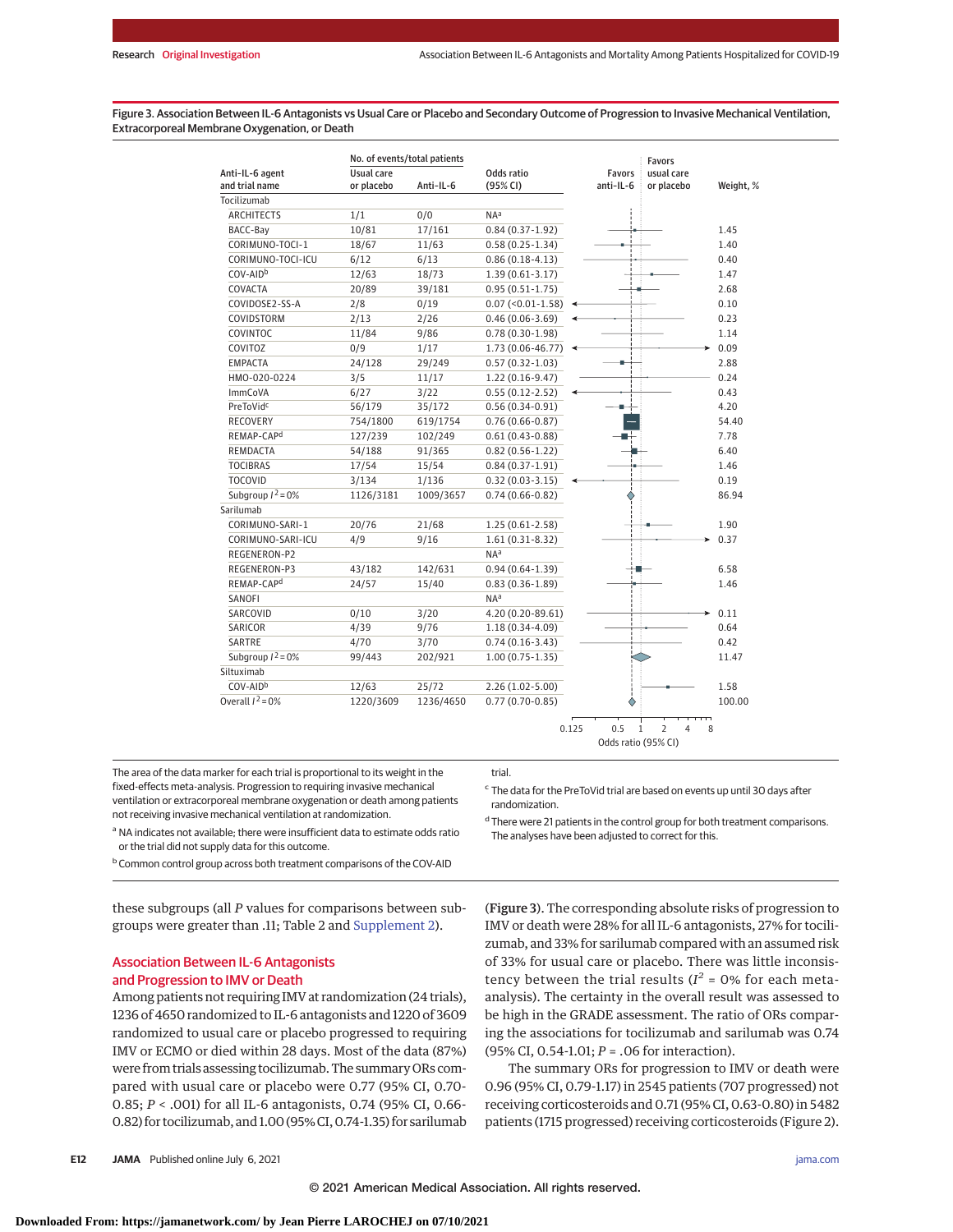The corresponding absolute risk for progression to IMV or death in patients receiving corticosteroids was 26% for IL-6 antagonists compared with an assumed risk of 33% for usual care or placebo. The ratio of ORs comparing the associations in those receiving and not receiving corticosteroids was 0.78 (95% CI, 0.59-1.02; *P* = .07 for interaction based on within-trial estimates combined across trials). The corresponding summary ORs for tocilizumab (17 trials, 6608 patients, and 2104 progressed) were 0.95 (95% CI, 0.76-1.20) and 0.69 (95% CI, 0.61- 0.78), respectively, and the corresponding ratio of ORs was 0.70 (95% CI, 0.52-0.94; *P* = *.*02 for interaction). The corresponding summary ORs for sarilumab (7 trials, 1362 patients, and 298 progressed) were 0.98 (95% CI, 0.67-1.44) and 1.08 (95% CI, 0.67-1.75), respectively, and the corresponding ratio of ORs was 1.41 (95% CI, 0.65-3.07; *P* = *.*38 for interaction). The corresponding absolute risks for progression to IMV or death in patients receiving corticosteroids were 25% for tocilizumab and 35% for sarilumab compared with an assumed risk of 33% for progression to IMV or death for usual care or placebo.

The summary ORs for progression to IMV or death comparing IL-6 antagonists with usual care or placebo were 0.75 (95% CI, 0.64-0.89) in 4044 patients (758 progressed) receiving supplemental oxygen at randomization and 0.77 (95% CI, 0.68-0.89) in 3765 patients (1661 progressed) receiving noninvasive ventilation or high-flow nasal cannula (*P* = *.*67 for differences between these associations; Table 2). The corresponding summary ORs for tocilizumab were 0.72 (95% CI, 0.60- 0.86) and 0.74 (95% CI, 0.64-0.85), respectively (*P* = .92 for differences between subgroups) and the corresponding summary ORs for sarilumab were 0.96 (95% CI, 0.60-1.53) and 1.06 (95% CI, 0.71-1.57), respectively (*P* = .31 for differences between subgroups). The corresponding absolute risks for progression to IMV or death were 27% for all IL-6 antagonists, 27% for tocilizumab, and 33% for sarilumab compared with an assumed risk for progression to IMV or death of 33% for usual care or placebo.

The associations between IL-6 antagonists and progression to IMV or death within other subgroups defined by patient characteristics at randomization appeared consistent across all other subgroups (all *P* values for comparisons between subgroups were greater than .28; Table 2 and Supplement 3).

# Association Between IL-6 Antagonists and Infections by 28 Days

Among the 22 trials that reported 28-day infection outcomes, 750 events occurred among 3428 patients randomized to IL-6 antagonists and 330 events occurred among 1787 patients randomized to usual care or placebo. The fixed-effect summary OR was 0.99 (95% CI, 0.85-1.16) and there was little inconsistency between the trial results ( $I^2 = 0$ %,  $P = .49$  for heterogeneity; Figure 3). The certainty in this result was assessed to be moderate in the GRADE assessment due tominor concerns over risk of bias (because of subjectivity in the outcome assessment) and minor concerns over imprecision (because of the result being compatible with a slightly lower or higher risk among those receiving IL-6 antagonists). The ORs were 0.95 (95% CI, 0.77-1.16) for tocilizumab and 1.03 (95% CI, 0.80- 1.32) for sarilumab (Figure 4 and Table 2). The summary ORs within subgroups were close to 1. Data on 28-day secondary infections appear in Supplement 4.

# Association Between IL-6 Antagonists and Other Secondary Outcomes

Data on in-hospital mortality were available from 19 trials. The summary ORs for in-hospital mortality comparing IL-6 antagonists with usual care or placebo were 0.80 (95% CI, 0.71- 0.89) in 7261 patients (1848 deaths), with little inconsistency between trials ( $I^2$  = 0%) (Table 3). Most of the data (90.7%) were from 14 trials (6587 patients and 1741 deaths) assessing tocilizumab and the summary OR was 0.80 (95% CI, 0.71-0.90).

Among patients not requiring cardiovascular system support at randomization (15 trials), 344 of 1587 patients randomized to IL-6 antagonists and 343 of 1199 patients randomized to usual care or placebo progressed to requiring cardiovascular system support or death within 28 days. Most of the data (2553/ 2786 patients; 91.1%) were from 13 trials assessing tocilizumab. The summary ORs were 0.71 (95% CI, 0.59-0.86) for IL-6 antagonists and 0.70 (95% CI, 0.57-0.85) for tocilizumab. Among patients not requiring KRT at randomization (13 trials), 935 of 3653 patients randomized to IL-6 antagonists and 1069 of 3351 patients randomized to usual care progressed to requiring KRT or diedwithin 28 days. The summary ORwas 0.79 (95% CI, 0.71- 0.88);most of the data (6884/7004 patients; 98.2%) were from 12 trials assessing tocilizumab.

Among 10 904 patients recruited to participate in 26 trials, 6609 were discharged alive by 28 days. The summary OR comparing IL-6 antagonists with usual care or placebo was 1.22 (95% CI, 1.12-1.33), favoring IL-6 antagonists. The corresponding ORs were 1.30 (95% CI, 1.18-1.43) for tocilizumab and 0.95 (95% CI, 0.79-1.15) for sarilumab.

Data were available for all-cause mortality at 90 days in 13 trials and at 60 days in 4 trials (1104 deaths among 4651 patients). Two trials reported no events. The summary OR comparing IL-6 antagonists with usual care or placebo was 0.89 (95% CI, 0.76-1.04). The corresponding ORs were 0.85 (95% CI, 0.69-1.05) for tocilizumab and 0.92 (95% CI, 0.74-1.16) for sarilumab. Additional survival analyses for all-cause mortality at 90 days are reported in eTable 5 in Supplement 1.

Among 1171 patients who were receiving IMV at randomization and were recruited to 9 trials, the weighted mean difference comparing IL-6 antagonists with usual care or placebo in the duration of IMV was −0.84 (95% CI, −1.82 to 0.13), favoring IL-6 antagonists. Most of the data were from 8 trials assessing tocilizumab (1101/1171 patients; 94.0%).

Table 3 and Supplements 5-10 provide detailed analyses comparing IL-6 antagonists with usual care or placebo overall and in predefined subgroups for all of the secondary outcomes. Although the associations appeared broadly consistent across subgroups, many were not estimated precisely.

#### Serious Adverse Events or Reactions

Data describing serious adverse events were supplied by 23 trials. Risks of serious adverse events were broadly similar for patients randomized to IL-6 antagonists and to usual care or placebo across all trials. Data on secondary infections at 90 days after randomization were limited (11 trials and 310 events)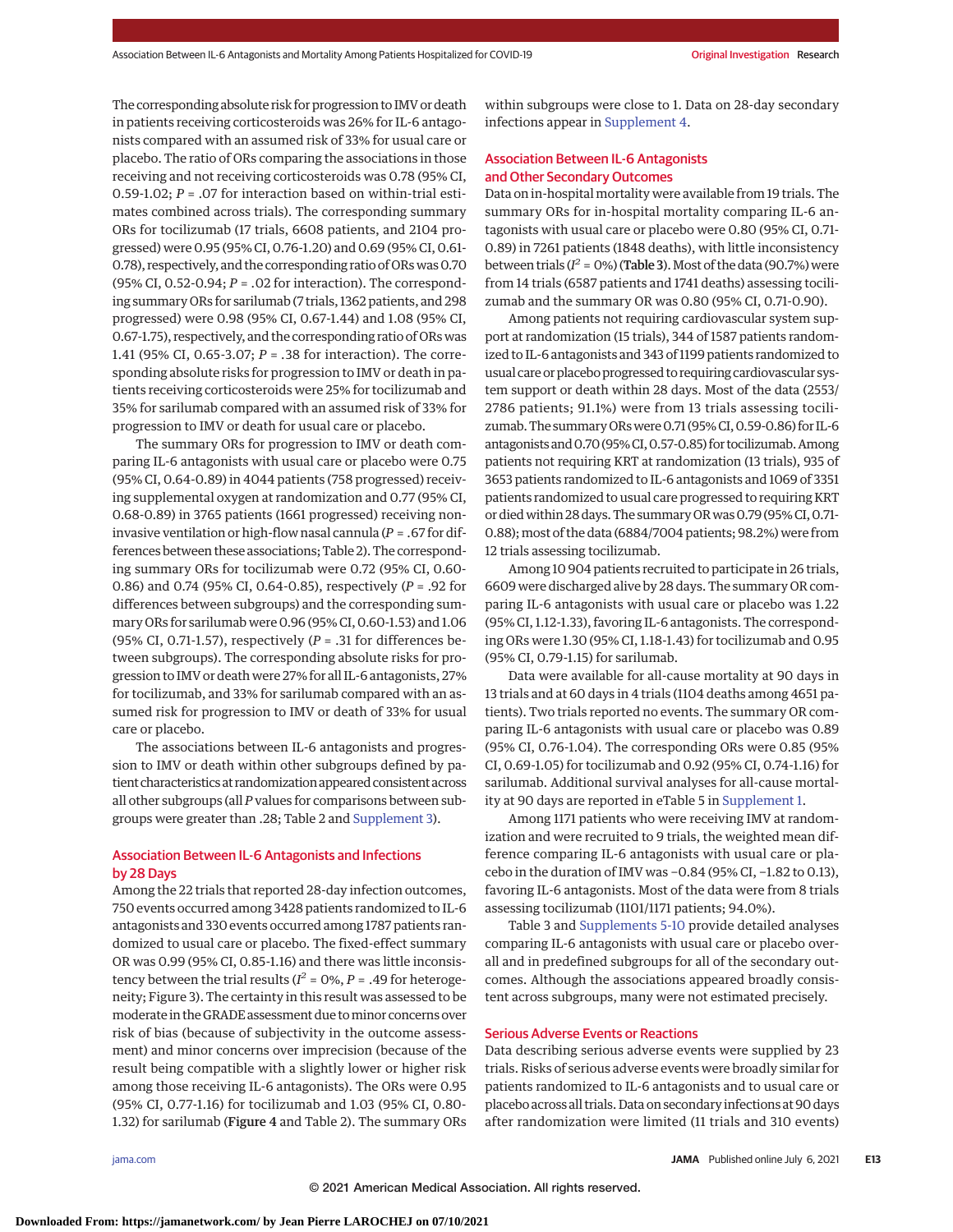|                        |            | No. of events/total patients |                                 |       |                     | <b>Favors</b>                       |   |           |
|------------------------|------------|------------------------------|---------------------------------|-------|---------------------|-------------------------------------|---|-----------|
| Anti-IL-6 agent        | Usual care |                              | Odds ratio                      |       | <b>Favors</b>       | usual care                          |   |           |
| and trial name         | or placebo | Anti-IL-6                    | (95% CI)                        |       | anti-IL-6           | or placebo                          |   | Weight, % |
| Tocilizumab            |            |                              |                                 |       |                     |                                     |   |           |
| <b>ARCHITECTS</b>      | 3/11       | 2/10                         | $0.67(0.09-5.13)$               |       |                     |                                     |   | 0.58      |
| BACC-Bay               | 14/82      | 13/161                       | $0.43(0.19-0.96)$               |       |                     |                                     |   | 3.71      |
| CORIMUNO-TOCI-1        | 6/67       | 1/63                         | $0.16(0.02 - 1.40)$             |       |                     |                                     |   | 0.53      |
| CORIMUNO-TOCI-ICU      | 7/43       | 9/49                         | $1.16(0.39-3.43)$               |       |                     |                                     |   | 2.05      |
| COV-AID <sup>a</sup>   | 5/72       | 4/81                         | $0.70(0.18-2.70)$               |       |                     |                                     |   | 1.32      |
| COVACTA                | 58/143     | 113/295                      | $0.91(0.61-1.37)$               |       |                     |                                     |   | 14.54     |
| COVIDOSE2-SS-A         | 1/8        | 2/19                         | $0.82(0.06 - 10.62)$            |       |                     |                                     |   | 0.37      |
| COVIDSTORM             | 0/13       | 1/26                         | $1.59(0.06-41.70)$              |       |                     |                                     |   | 0.23      |
| COVINTOC               | 5/89       | 5/91                         | $0.98(0.27 - 3.50)$             |       |                     |                                     |   | 1.49      |
| COVITOZ                |            |                              | NAb                             |       |                     |                                     |   |           |
| <b>EMPACTA</b>         |            |                              | NAb                             |       |                     |                                     |   |           |
| HMO-020-0224           | 8/17       | 27/37                        | 3.04 (0.92-10.06)               |       |                     |                                     |   | 1.69      |
| ImmCoVA                | 6/27       | 4/22                         | $0.78(0.19-3.20)$               |       |                     |                                     |   | 1.21      |
| PreToVid <sup>c</sup>  | 28/180     | 39/174                       | $1.57(0.92 - 2.69)$             |       |                     |                                     |   | 8.37      |
| <b>RECOVERY</b>        |            |                              | N <sub>Ab</sub>                 |       |                     |                                     |   |           |
| REMAP-CAP              |            |                              | N <sub>Ab</sub>                 |       |                     |                                     |   |           |
| REMDACTA               | 71/213     | 131/429                      | $0.88(0.62 - 1.25)$             |       |                     |                                     |   | 19.63     |
| <b>TOCIBRAS</b>        | 10/64      | 10/65                        | $0.98(0.38 - 2.55)$             |       |                     |                                     |   | 2.66      |
| <b>TOCOVID</b>         | 1/34       | 1/136                        | $0.99(0.06-15.91)$ $\leftarrow$ |       |                     |                                     |   | 0.31      |
| Subgroup $I^2 = 1.2\%$ | 223/1163   | 362/1658                     | $0.95(0.77 - 1.16)$             |       |                     |                                     |   | 58.69     |
| Sarilumab              |            |                              |                                 |       |                     |                                     |   |           |
| CORIMUNO-SARI-1        | 4/76       | 5/68                         | $1.43(0.37-5.55)$               |       |                     |                                     |   | 1.31      |
| CORIMUNO-SARI-ICU      | 2/33       | 12/48                        | 5.17 (1.07-24.89)               |       |                     |                                     |   | 0.98      |
| REGENERON-P2           | 19/90      | 71/367                       | $0.90(0.51 - 1.58)$             |       |                     |                                     |   | 7.49      |
| REGENERON-P3           | 78/286     | 279/1044                     | $0.97(0.72 - 1.31)$             |       |                     |                                     |   | 27.99     |
| REMAP-CAP              |            |                              | N <sub>Ab</sub>                 |       |                     |                                     |   |           |
| SANOFI                 |            |                              | NAb                             |       |                     |                                     |   |           |
| SARCOVID               | 0/10       | 2/20                         | 2.84 (0.12-64.87)               |       |                     |                                     |   | 0.25      |
| SARICOR                | 2/39       | 7/76                         | 1.88 (0.37-9.50)                |       |                     |                                     |   | 0.92      |
| SARTRE                 | 2/70       | 1/70                         | $0.49(0.04 - 5.56)$             |       |                     |                                     |   | 0.41      |
| Subgroup $I^2 = 0\%$   | 107/604    | 377/1693                     | $1.03(0.80-1.32)$               |       |                     |                                     |   | 39.35     |
| Siltuximab             |            |                              |                                 |       |                     |                                     |   |           |
| COV-AID <sup>a</sup>   | 5/72       | 11/77                        | 2.23 (0.74-6.78)                |       |                     |                                     |   | 1.96      |
| Overall $I^2 = 0%$     | 330/1787   | 750/3428                     | $0.99(0.85 - 1.16)$             |       |                     |                                     |   | 100.00    |
|                        |            |                              |                                 |       |                     |                                     |   |           |
|                        |            |                              |                                 | 0.125 | 0.5                 | $\mathbf{1}$<br>$\overline{2}$<br>4 | 8 |           |
|                        |            |                              |                                 |       | Odds ratio (95% CI) |                                     |   |           |

| Figure 4. Association Between IL-6 Antagonists vs Usual Care or Placebo and Secondary Infections |
|--------------------------------------------------------------------------------------------------|
|--------------------------------------------------------------------------------------------------|

The area of the data marker for each trial is proportional to its weight in the fixed-effects meta-analysis.

- <sup>a</sup> Common control group across both treatment comparisons of the COV-AID trial.
- bNA indicates not available; the trial did not supply data for this outcome.
- <sup>c</sup> The data for the PreToVid trial are based on events up until 30 days after randomization.

(eTable 6 in Supplement 1), but the risk of secondary infections by 28 days was similar in patients treated with IL-6 antagonists (750/3428; 21.9%) and in those treated with usual care or placebo (330/1787; 17.6%) (OR accounting for trial sample sizes, 0.99 [95% CI, 0.85-1.16]).

#### Additional Analyses

The results of the prespecified and post hoc sensitivity analyses for the outcomes of 28-day all-cause mortality; progression to IMV, ECMO, or death by 28 days; and secondary infections by 28 days appear in eTable 7 in Supplement 1. After excluding the large RECOVERY trial, the ORs comparing tocilizumab with usual care or placebo were 0.82 (95% CI, 0.68- 0.98) for 28-day all-cause mortality and 0.71 (95% CI, 0.59- 0.84) for progression to IMV or death within 28 days (consistent with the primary analyses). The ORs for the trials at low risk of bias were similar to the overall ORs. The ORs restricted to trials published in peer-reviewed journals were consistent with the overall ORs for tocilizumab but were imprecisely estimated for sarilumab because of exclusion of the largest trial. The ORswere

similar for open-label and placebo-controlled trials; however, the association of sarilumab compared with usual care for secondary infections appeared more marked in open-label trials (1.97 [95% CI, 0.89-4.34]) than in placebo-controlled trials (0.96 [95% CI, 0.74-1.24]). Supplement 1 includes summary details for all of the sensitivity analyses. Supplements 2-10 include details of prespecified sensitivity analyses by risk of bias and blinding status. Further additional analyses for all outcomes within patients receiving and not receiving corticosteroids at randomization appear in Supplement 11. The baseline and outcome data collection forms appear in Supplement 12. The prospective metaanalysis protocol appears in Supplement 13.

# **Discussion**

In this prospective meta-analysis based on 10 930 patients hospitalized for COVID-19 from 27 randomized clinical trials, administration of IL-6 antagonists was associated with lower all-causemortality 28 days after randomization. Administration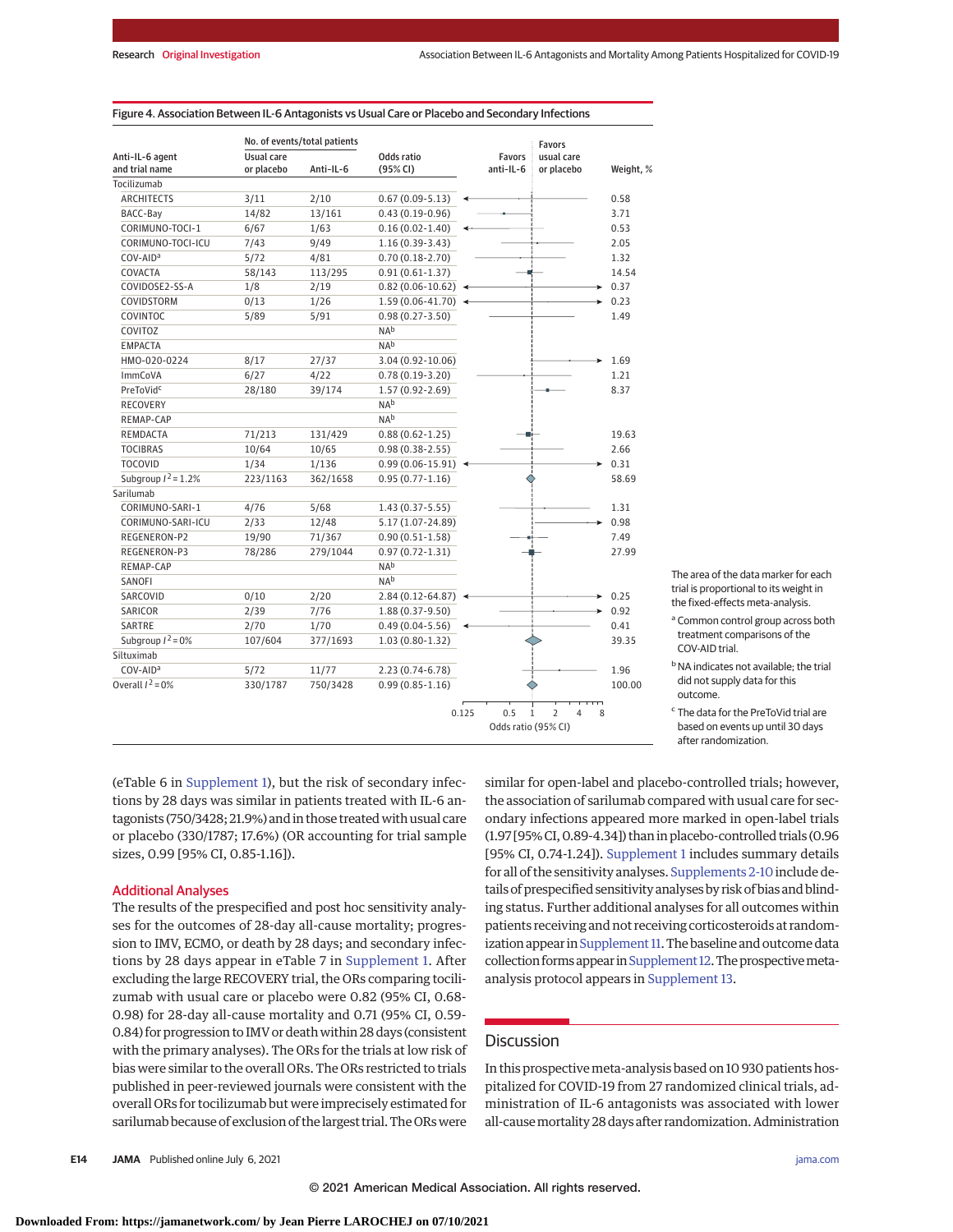| Table 3. Additional Outcomes With Analysis by Respiratory Support and Corticosteroid Use |                      |                              |            |                               |             |                              |               |                     |                          |                              |                 |                          |
|------------------------------------------------------------------------------------------|----------------------|------------------------------|------------|-------------------------------|-------------|------------------------------|---------------|---------------------|--------------------------|------------------------------|-----------------|--------------------------|
|                                                                                          | All anti-IL-6 agents |                              |            |                               | Tocilizumab |                              |               |                     | Sarilumab                |                              |                 |                          |
|                                                                                          |                      | No. of events/total patients |            |                               |             | No. of events/total patients |               |                     |                          | No. of events/total patients |                 |                          |
| Outcome and patient group                                                                | Anti-IL-6            | Control                      | $\%$<br>≃. | OR (95% CI)                   | Anti-IL-6   | Control                      | $\%$<br>ี ∼ิ์ | OR (95% CI)         | Anti-IL-6                | Control                      | $\%$<br>ี ∼ิ์   | OR (95% CI)              |
| In-hospital mortality                                                                    |                      |                              |            |                               |             |                              |               |                     |                          |                              |                 |                          |
| All patients                                                                             | 858/3727             | 990/3534                     | $\circ$    | 80 (0.71 to 0.89)<br>$\circ$  | 800/3323    | 941/3264                     | $\circ$       | 0.80(0.71 to 0.90)  | 44/327                   | 53/291                       | $\circ$         | 0.70(0.44 to 1.12)       |
| Respiratory support<br>at randomization                                                  |                      |                              |            |                               |             |                              |               |                     |                          |                              |                 |                          |
| Oxygen flow rate<br>$\leq$ 15 L/min                                                      | 218/1636             | 262/1471                     | $\circ$    | 0.75(0.62 to 0.92)            | 196/1369    | 241/1276                     | $\circ$       | 0.75(0.61 to 0.93)  | 18/226                   | 21/195                       | $\circ$         | 0.72(0.36 to 1.44)       |
| Noninvasive ventilation                                                                  | 409/1283             | 463/1280                     | $\sim$     | 83 (0.71 to 0.99)<br>0        | 387/1196    | 449/1232                     | $\circ$       | 0.83(0.70 to 0.99)  | 14/58                    | 15/63                        | $\circ$         | 0.98(0.40 to 2.40)       |
| <b>IMV</b> or ECMO                                                                       | 214/500              | 245/508                      | $\circ$    | 81 (0.63 to 1.04)<br>$\circ$  | 200/456     | 232/482                      | $\circ$       | 0.84(0.65 to 1.10)  | 12/39                    | 16/31                        | $\circ$         | 0.42(0.16 to 1.15)       |
| Corticosteroid use at<br>randomization                                                   |                      |                              |            |                               |             |                              |               |                     |                          |                              |                 |                          |
| $\frac{1}{2}$                                                                            | 229/1005             | 226/870                      | 20         | .94 (0.75 to 1.18)<br>0       | 199/844     | 193/751                      | 22            | 1.02(0.80 to 1.29)  | 28/130                   | 34/121                       | $\circ$         | $0.67$ (0.37 to 1.22)    |
| Yes                                                                                      | 613/2464             | 743/2414                     | $\circ$    | .75 (0.66 to 0.85)<br>$\circ$ | 585/2221    | 728/2264                     | $\circ$       | 0.74(0.65 to 0.85)  | 16/197                   | 18/168                       | $\circ$         | 0.81(0.38 to 1.71)       |
| Progression to cardiovascular system support or death <sup>a</sup>                       |                      |                              |            |                               |             |                              |               |                     |                          |                              |                 |                          |
| All patients                                                                             | 344/1587             | 343/1199                     | $\circ$    | .71(0.59 to 0.86)<br>0        | 314/1447    | 316/1106                     | $\circ$       | 0.70(0.57 to 0.85)  | 30/140                   | 39/113                       | $\circ$         | 0.80(0.42 to 1.52)       |
| Respiratory support at<br>randomization                                                  |                      |                              |            |                               |             |                              |               |                     |                          |                              |                 |                          |
| Oxygen flow rate<br>s15 L/min                                                            | 72/738               | 64/499                       | $\circ$    | .74 (0.51 to 1.07)<br>0       | 64/650      | 60/450                       | $\circ$       | 0.71 (0.48 to 1.05) | 8/88                     | 4/49                         | $\circ$         | 1.03(0.31 to 3.44)       |
| Noninvasive ventilation                                                                  | 192/519              | 209/438                      | $\infty$   | .65(0.49 to 0.84)<br>0        | 173/475     | 189/397                      | $\sigma$      | 0.63(0.48 to 0.84)  | 19/44                    | 30/56                        | $\circ$         | $0.64$ (0.28 to $1.45$ ) |
| <b>IMV</b> or ECMO                                                                       | 64/100               | 53/82                        | $\circ$    | .13 (0.57 to 2.26)            | 61/96       | 51/80                        | $\circ$       | 1.18 (0.59 to 2.39) | 3/4                      | 4/6                          | $\circ$         | 1.50 (0.09 to 25.39)     |
| Corticosteroid use at<br>randomization                                                   |                      |                              |            |                               |             |                              |               |                     |                          |                              |                 |                          |
| $\overline{\mathsf{a}}$                                                                  | 143/652              | 123/423                      | $\circ$    | .80 (0.57 to 1.11)<br>0       | 138/636     | 118/407                      | $\circ$       | 0.76(0.54 to 1.07)  | 5/16                     | 6/18                         | $\circ$         | 1.81 (0.31 to 10.44)     |
| Yes                                                                                      | 185/841              | 205/687                      | $\circ$    | 67 (0.52 to 0.86)<br>$\circ$  | 160/717     | 184/611                      | $\circ$       | 0.66(0.50 to 0.86)  | 24/124                   | 32/93                        | $\circ$         | 0.71(0.35 to 1.43)       |
| Progression to kidney replacement therapy or death <sup>b</sup>                          |                      |                              |            |                               |             |                              |               |                     |                          |                              |                 |                          |
| All patients                                                                             | 935/3653             | 1069/3351                    | 14         | .79 (0.71 to 0.88)<br>$\circ$ | 920/3586    | 1051/3298                    | 14            | 0.79(0.71 to 0.88)  | 15/67                    | 22/74                        | $\circ$         | 0.80(0.36 to 1.76)       |
| Respiratory support<br>at randomization                                                  |                      |                              |            |                               |             |                              |               |                     |                          |                              |                 |                          |
| Oxygen flow rate<br>≤15 L/min                                                            | 234/1489             | 263/1288                     | 25         | 79 (0.65 to 0.97)<br>0        | 234/1477    | 263/1278                     | 25            | 0.79(0.65 to 0.97)  | $\mathsf{NA}^\mathsf{c}$ | NA <sup>c</sup>              | NA <sup>c</sup> | $\mathsf{NA}^\mathsf{c}$ |
| Noninvasive ventilation                                                                  | 439/1329             | 523/1298                     | 29         | .76(0.64 to 0.89)             | 428/1286    | 507/1258                     | 23            | 0.77(0.65 to 0.91)  | $NA^c$                   | $\mathsf{NA}^\mathsf{c}$     | NA <sup>c</sup> | NA <sup>c</sup>          |
| IMV or ECMO                                                                              | 247/492              | 263/470                      | $\circ$    | 88 (0.68 to 1.15)<br>$\circ$  | 243/484     | 262/468                      | $\circ$       | 0.88 (0.68 to 1.15) | $\mathsf{NA}^\mathsf{c}$ | NA <sup>c</sup>              | NA <sup>c</sup> | NA <sup>c</sup>          |
| Corticosteroid use<br>at randomization                                                   |                      |                              |            |                               |             |                              |               |                     |                          |                              |                 |                          |
| $\frac{1}{2}$                                                                            | 261/959              | 239/732                      | $\circ$    | .98 (0.78 to 1.22)<br>$\circ$ | 258/952     | 235/721                      | $\circ$       | 0.97 (0.78 to 1.22) | 3/7                      | 5/13                         | $\circ$         | 1.55 (0.22 to 10.83)     |
| Yes                                                                                      | 661/2425             | 890/2363                     | $\sim$     | .74(0.66 to 0.84)             | 649/2365    | 796/2322                     | $\infty$      | 0.75(0.66 to 0.85)  | 12/60                    | 16/59                        | $\circ$         | 0.79(0.33 to 1.89)       |
|                                                                                          |                      |                              |            |                               |             |                              |               |                     |                          |                              |                 | (continued)              |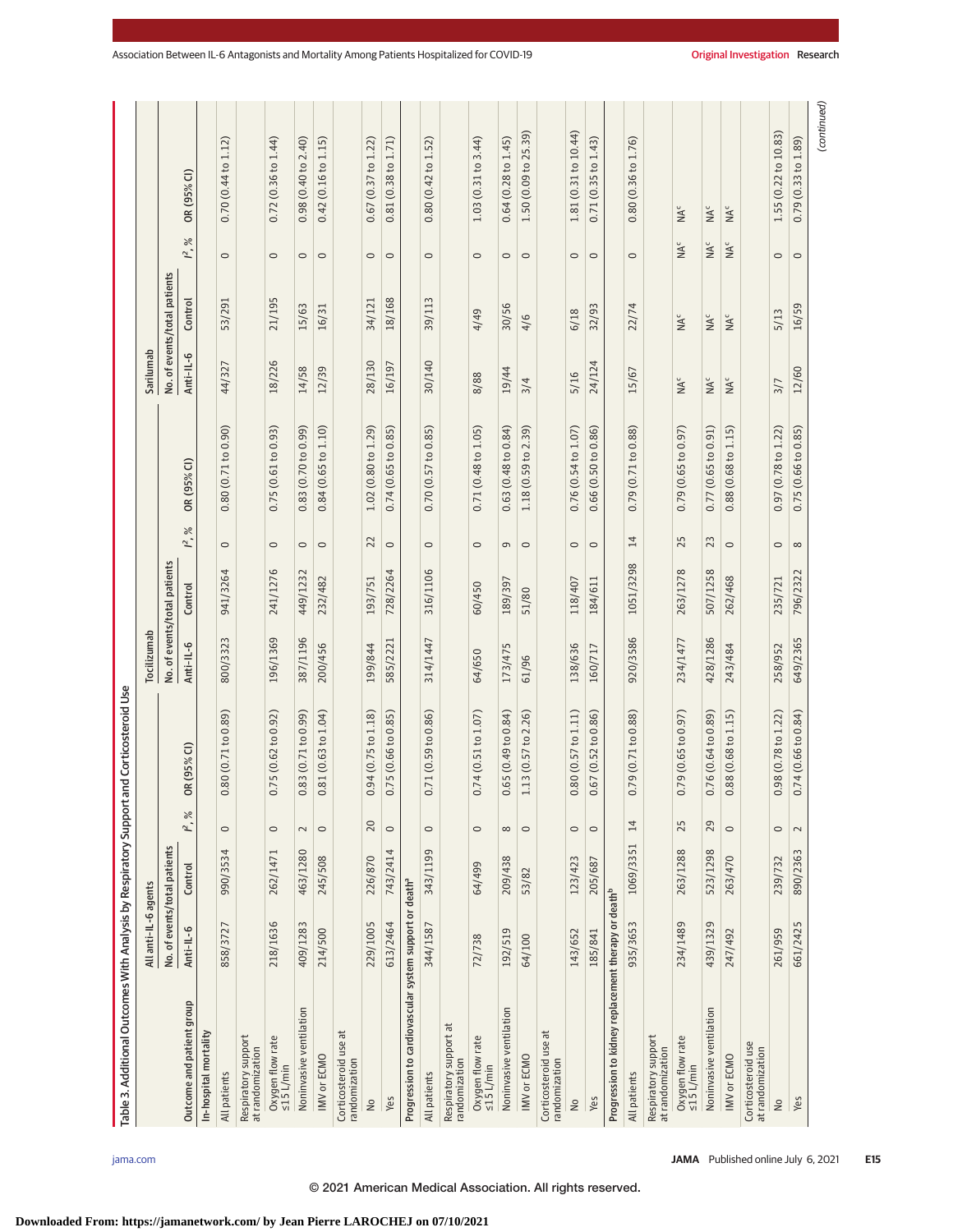| Table 3. Additional Outcomes With Analysis by Respiratory Support                                                                                                                      |                              |           |                 | and Corticosteroid Use (continued)         |             |                              |                 |                                                                                          |                               |                              |                             |                                              |
|----------------------------------------------------------------------------------------------------------------------------------------------------------------------------------------|------------------------------|-----------|-----------------|--------------------------------------------|-------------|------------------------------|-----------------|------------------------------------------------------------------------------------------|-------------------------------|------------------------------|-----------------------------|----------------------------------------------|
|                                                                                                                                                                                        | All anti-IL-6 agents         |           |                 |                                            | Tocilizumab |                              |                 |                                                                                          | Sarilumab                     |                              |                             |                                              |
|                                                                                                                                                                                        | No. of events/total patients |           |                 |                                            |             | No. of events/total patients |                 |                                                                                          |                               | No. of events/total patients |                             |                                              |
| Outcome and patient group                                                                                                                                                              | Anti-IL-6                    | Control   | $\approx$<br>∼. | OR (95% CI)                                | Anti-IL-6   | Control                      | $\approx$<br>Ľ, | OR (95% CI)                                                                              | Anti-IL-6                     | Control                      | $\approx$<br>$\mathfrak{L}$ | OR (95% CI)                                  |
| Proportion discharged alive from the hospital at 28 d                                                                                                                                  |                              |           |                 |                                            |             |                              |                 |                                                                                          |                               |                              |                             |                                              |
| All patients                                                                                                                                                                           | 4017/6432                    | 2592/4472 | 16              | 1.22 (1.12 to 1.33)                        | 2736/4282   | 2127/3740                    | $\circ$         | 1.30 (1.18 to 1.43)                                                                      | 1227/2073                     | 478/753                      | $\circ$                     | 0.95 (0.78 to 1.15)                          |
| Respiratory support<br>at randomization                                                                                                                                                |                              |           |                 |                                            |             |                              |                 |                                                                                          |                               |                              |                             |                                              |
| Oxygen flow rate<br>≤15 L/min                                                                                                                                                          | 1923/2337                    | 1371/1800 | $\circ$         | 1.32 (1.12 to 1.55)                        | 1390/1713   | 1113/1499                    | $\circ$         | 1.40 (1.18 to 1.66)                                                                      | 498/583                       | 258/301                      | $\circ$                     | 0.93(0.60 to 1.43)                           |
| Noninvasive ventilation                                                                                                                                                                | 1257/2215                    | 820/1659  | 27              | 1.27 (1.11 to 1.45)                        | 964/1690    | 726/1483                     | 26              | 1.30 (1.13 to 1.51)                                                                      | 278/496                       | 104/191                      | $\circ$                     | 1.10 (0.77 to 1.56)                          |
| <b>IMV</b> or ECMO                                                                                                                                                                     | 351/1289                     | 168/728   | $\circ$         | 1.18 (0.94 to 1.48)                        | 172/634     | 125/559                      | $\circ$         | 1.24 (0.94 to 1.63)                                                                      | 117/650                       | 45/174                       | $\circ$                     | 1.06(0.72 to 1.57)                           |
| Corticosteroid use<br>at randomization                                                                                                                                                 |                              |           |                 |                                            |             |                              |                 |                                                                                          |                               |                              |                             |                                              |
| $\overline{a}$                                                                                                                                                                         | 1438/2458                    | 780/1368  | 21              | 1.10(0.95 to 1.27)                         | 832/1293    | 576/986                      | 10              | 1.17 (0.97 to 1.42)                                                                      | 580/1134                      | 205/384                      | $\overline{31}$             | 0.96(0.75 to 1.22)                           |
| Yes                                                                                                                                                                                    | 2240/3534                    | 1665/2911 | $\circ$         | 1.31 (1.18 to 1.46)                        | 1828/2881   | 1474/2646                    | $\circ$         | 1.36 (1.21 to 1.52)                                                                      | 384/607                       | 202/283                      | $\circ$                     | 0.97(0.68 to 1.38)                           |
| 90-d mortality (binary outcome)                                                                                                                                                        |                              |           |                 |                                            |             |                              |                 |                                                                                          |                               |                              |                             |                                              |
| All patients                                                                                                                                                                           | 721/3039                     | 383/1612  | 4               | 0.89(0.76 to 1.04)                         | 265/1367    | 231/1073                     | 10              | 0.85(0.69 to 1.05)                                                                       | 442/1595                      | 156/560                      | $\circ$                     | 0.92(0.74 to 1.16)                           |
| Respiratory support                                                                                                                                                                    |                              |           |                 |                                            |             |                              |                 |                                                                                          |                               |                              |                             |                                              |
| Oxygen flow rate<br>$\leq$ 15 L/min                                                                                                                                                    | 88/874                       | 43/461    | $\circ$         | 1.17 (0.78 to 1.74)                        | 38/388      | 23/277                       | $\circ$         | 1.20 (0.67 to 2.12)                                                                      | 45/445                        | 20/184                       | 35                          | 1.05(0.59 to 1.87)                           |
| Noninvasive ventilation                                                                                                                                                                | 252/1003                     | 154/553   | 22              | 0.81(0.63 to 1.04)                         | 110/478     | 102/377                      | 32              | 0.77(0.56 to 1.06)                                                                       | 135/496                       | 53/191                       | $\circ$                     | 0.90(0.61 to 1.33)                           |
| IMV or ECMO                                                                                                                                                                            | 382/954                      | 175/410   | $\circ$         | 0.88(0.69 to 1.13)                         | 114/299     | 103/241                      | $\circ$         | 0.85(0.59 to 1.22)                                                                       | 266/650                       | 75/174                       | 27                          | 0.91(0.65 to 1.29)                           |
| Corticosteroid use<br>at randomization                                                                                                                                                 |                              |           |                 |                                            |             |                              |                 |                                                                                          |                               |                              |                             |                                              |
| $\frac{1}{2}$                                                                                                                                                                          | 430/1744                     | 188/783   | $\circ$         | 0.97(0.78 to 1.19)                         | 118/582     | 93/413                       | $\sim$          | 0.86(0.62 to 1.20)                                                                       | 310/1131                      | 96/372                       | $\circ$                     | 1.07(0.81 to 1.41)                           |
| Yes                                                                                                                                                                                    | 294/1138                     | 185/665   | $\circ$         | 0.84(0.66 to 1.06)                         | 144/620     | 135/505                      | $\circ$         | 0.84(0.63 to 1.13)                                                                       | 138/472                       | 53/178                       | $\circ$                     | 0.81(0.55 to 1.21)                           |
| Duration of IMV <sup>d</sup>                                                                                                                                                           |                              |           |                 |                                            |             |                              |                 |                                                                                          |                               |                              |                             |                                              |
| All patients                                                                                                                                                                           | 610                          | 561       | $\circ$         | $-0.84 (-1.82 to 0.13)$ <sup>e</sup>       | 565         | 535                          | $\circ$         | $-0.76(-1.76 to 0.24)$ <sup>e</sup>                                                      | 40                            | 32                           | $\circ$                     | $-2.07$ ( $-10.24$ to $11.57$ ) <sup>e</sup> |
| Corticosteroid use<br>at randomization                                                                                                                                                 |                              |           |                 |                                            |             |                              |                 |                                                                                          |                               |                              |                             |                                              |
| $\overline{a}$                                                                                                                                                                         | 304                          | 218       | $\circ$         | $-1.12$ ( $-2.61$ to 0.38) <sup>e</sup>    | 266         | 195                          | $\circ$         | $-0.95$ ( $-2.54$ to 0.64) <sup>e</sup>                                                  | $\overline{M}^{\overline{C}}$ | NA <sup>c</sup>              | ЙN с                        | ŇN                                           |
| Yes                                                                                                                                                                                    | 298                          | 332       | $\circ$         | $-0.26$ ( $-1.57$ to $1.04$ ) <sup>e</sup> | 291         | 330                          | $\circ$         | $-0.23$ ( $-1.55$ to $1.08$ ) <sup>e</sup>                                               | <b>NA</b> <sup>c</sup>        | NA <sup>c</sup>              | $M^c$                       | NA <sup>c</sup>                              |
| Abbreviations: ECMO, extracorporeal membrane oxygenation; IMV, invasive mechanical ventilation; NA, not                                                                                |                              |           |                 |                                            |             |                              |                 | <sup>c</sup> Insufficient data to investigate the comparison of subgroups within trials. |                               |                              |                             |                                              |
| available; OR, odds ratio.                                                                                                                                                             |                              |           |                 | randomization.                             |             |                              |                 | <sup>d</sup> Among patients who required IMV at randomization.                           |                               |                              |                             |                                              |
| <sup>b</sup> Among patients who were not receiving kidney replacement therapy at randomization.<br><sup>a</sup> Among patients who were not receiving cardiovascular system support at |                              |           |                 |                                            |             |                              |                 | <sup>e</sup> Data are expressed as weighted mean difference (95% CI).                    |                               |                              |                             |                                              |
|                                                                                                                                                                                        |                              |           |                 |                                            |             |                              |                 |                                                                                          |                               |                              |                             |                                              |

**Downloaded From: https://jamanetwork.com/ by Jean Pierre LAROCHEJ on 07/10/2021**

Research Original Investigation **Antiber 2018** Association Between IL-6 Antagonists and Mortality Among Patients Hospitalized for COVID-19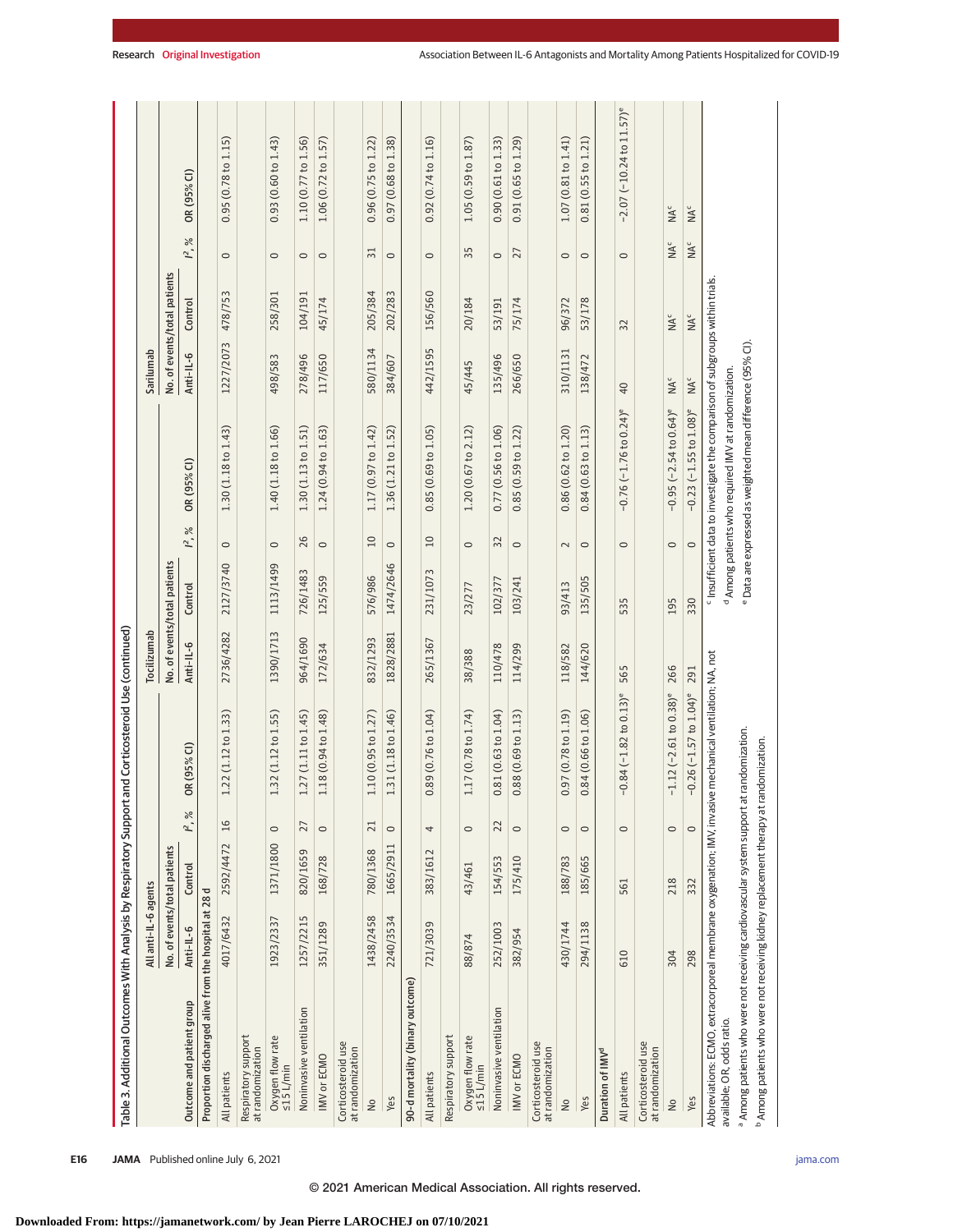of IL-6 antagonists also was associated with lower progression to IMV or death, cardiovascular support or death, and KRT or death in patients not receiving support for the corresponding organ at randomization and with a greater probability of being discharged alive by 28 days. Administration of IL-6 antagonists was not associated with an increased risk of 28-day infection compared with usual care or placebo. There was no clear association between administration of IL-6 antagonists and all-cause mortality at 90 days or in the duration of IMV among patients who required IMV at randomization; however, the data were limited.

Among the a priori–defined subgroups, the association of IL-6 antagonists with improved outcomes appeared more marked among patients who were receiving corticosteroids at randomization compared with those who were not. The association of IL-6 antagonists with lower 28-day all-cause mortality was more marked among patients who did not require IMV at randomization, consistent with the inverse association of progression to IMV or death among these patients. However, these differences between subgroupsmay have arisen due to sampling variation. Associations appeared broadly consistent across patient subgroups according to levels of cardiovascular support, C-reactive protein level, age, and sex.

In general, associations with improved outcomes were more marked for tocilizumab than for sarilumab, although comparisons between tocilizumab and sarilumab were indirect (made between trials). However, the trials of sarilumab were generally done earlier in the pandemic than those of tocilizumab and before corticosteroids became the standard of care.<sup>7</sup> The majority of patients in trials of sarilumab were not receiving corticosteroids at randomization, whereas the majority of patients in trials of tocilizumab were receiving corticosteroids at randomization. When comparisons were made within groups defined by receipt of corticosteroids at randomization, the differences between associations for these 2 IL-6 antagonists were less marked. Nearly 3 times as many patients were randomized to trials comparing tocilizumab with usual care or placebo compared with trials comparing sarilumab with usual care or placebo. For this reason, associations were estimated more precisely for tocilizumab than for sarilumab. Both drugs were IL-6 receptor antagonists, but there may be differences between tocilizumab and sarilumab in receptor binding or lung concentrations.<sup>25</sup> Concurrent administration of IL-6 antagonists<sup>5</sup> and corticosteroids,<sup>26</sup> which both have anti-inflammatory effects, may provide greater improvement than either type of drug given individually.<sup>8,9</sup>

This prospective meta-analysis included an estimated 97% of patients randomized to IL-6 receptor antagonists vs usual care worldwide. Because data were shared based on standardized definitions of outcomes and subgroups agreed upon in advance, these aggregate data meta-analyses had many of the advantages of individual-patient data meta-analyses while avoiding the need to establish formal data sharing agreements. The methods used in this meta-analysis limit bias in the selection and appraisal of trials with prespecified subgroup analyses based on clinically relevant questions. For tocilizumab, the results from other trials were similar to those from the large RECOVERY trial, supporting generalizability of the findings across settings.

#### Limitations

This study has several limitations. First, some of the included trials are ongoing and have not been published in peerreviewedjournals. It is possible that lack of participation or participation by some of the ongoing trials may be based on knowledge of their interim results. This limitation was addressed in the sensitivity analyses and the results were consistent with the primary analyses.

Second, there were limited data for some comparisons and questions of interest such as IL-6 antagonists vs corticosteroids and the effect of siltuximab. Third, potential differences in treatment effect by differences in the baseline risk of death (eg, that arose either from trial-specific eligibility criteria, geographic differences, or improving trends in the outcomes of patients with COVID-19 during the pandemic) could not be accounted for.

Fourth, the definitions and reporting of serious adverse events were not consistent across the trials and therefore a meta-analysis for this secondary end point was not conducted. Fifth, larger trials were mainly conducted in highincome settings; 65.9% of the tocilizumab data were provided by participants in the RECOVERY trial<sup>9</sup> and 71.0% of the sarilumab data were provided by participants in the Regeneron trial (NCT04315298).

# **Conclusions**

In this prospective meta-analysis of clinical trials of patients hospitalized for COVID-19, administration of IL-6 antagonists, compared with usual care or placebo, was associated with lower 28-day all-cause mortality.

#### ARTICLE INFORMATION

**Accepted for Publication:** June 24, 2021. **Published Online:** July 6, 2021. doi:10.1001/jama.2021.11330

**The WHO Rapid Evidence Appraisal for COVID-19 Therapies (REACT) Working Group authors and collaborators:** Manu Shankar-Hari, PhD, MSc; Claire L. Vale, PhD; Peter J. Godolphin, PhD; David Fisher, MSc; Julian P. T. Higgins, PhD; Francesca Spiga, PhD; Jelena Savović, PhD; Jayne Tierney, PhD; Gabriel Baron, PhD; Julie S. Benbenishty, PhD; Lindsay R. Berry, PhD; Niklas Broman, MD;

Alexandre Biasi Cavalcanti, MD; Roos Colman, MSc; Stefanie L. De Buyser, PhD; Lennie P. G. Derde, MD, PhD; Pere Domingo, PhD; Sharifah Faridah Omar, MD; Ana Fernandez-Cruz, MD, PhD; Thijs Feuth, MD, PhD; Felipe Garcia, MD, PhD; Rosario Garcia-Vicuna, PhD; Isidoro Gonzalez-Alvaro, PhD; Anthony C. Gordon, MBBS, MD; Richard Haynes, DM; Olivier Hermine, MD, PhD; Peter W. Horby, MBBS; Nora K. Horick, MS; Kuldeep Kumar, MSc; Bart N. Lambrecht, MD, PhD; Martin J. Landray, PhD; Lorna Leal, MD, PhD; David J. Lederer, MD; Elizabeth Lorenzi, PhD; Xavier Mariette, MD, PhD; Nicolas Merchante, MD, PhD; Nor Arisah Misnan,

MMed; Shalini V. Mohan, MD; Michael C. Nivens, PhD; Jarmo Oksi, MD, PhD; Jose A. Perez-Molina, PhD; Reuven Pizov, MD; Raphael Porcher, PhD; Simone Postma, MD; Reena Rajasuriar, PhD; Athimalaipet V. Ramanan, MD; Philippe Ravaud, MD, PhD; Pankti D. Reid, MD, MPH; Abraham Rutgers, MD, PhD; Aranzazu Sancho-Lopez, MD, PhD; Todd B. Seto, MD; Sumathi Sivapalasingam, MD; Arvinder Singh Soin, MS; Natalie Staplin, PhD; John H. Stone, MD, MPH; Garth W. Strohbehn, MD; Jonas Sunden-Cullberg, MD, PhD; Julian Torre-Cisneros, PhD; Larry W. Tsai, MD; Hubert van Hoogstraten, MD, PhD; Tom van Meerten, MD, PhD;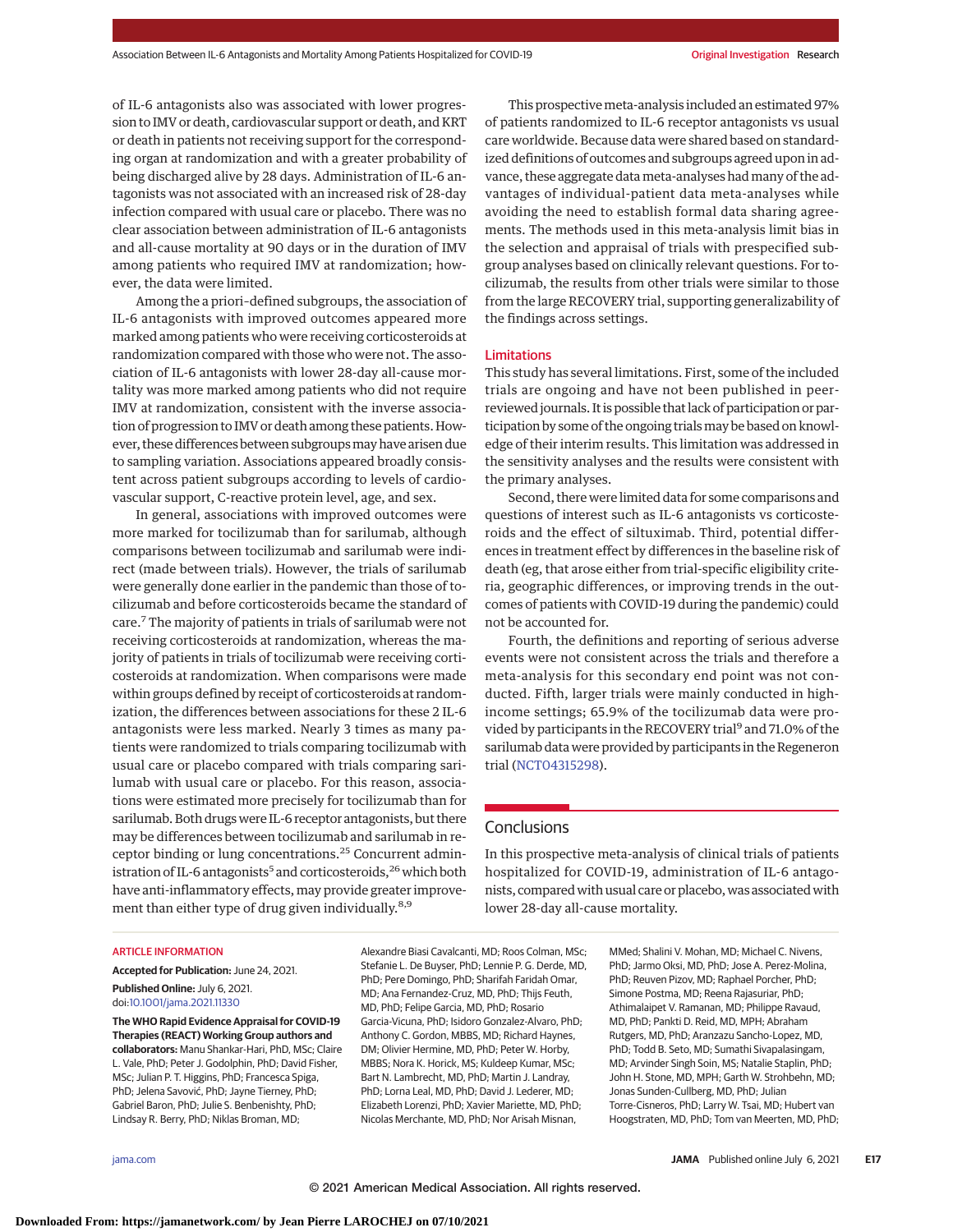Viviane Cordeiro Veiga, PhD; Peter E. Westerweel, MD, PhD; Srinivas Murthy, MD, CM, MHSc; Janet V. Diaz, MD; John C. Marshall, MD; Jonathan A. C. Sterne, PhD.

# **Affiliations of The WHO Rapid Evidence Appraisal for COVID-19 Therapies (REACT)**

**Working Group authors and collaborators:** Guy's and St Thomas' NHS Foundation Trust, ICU Support Offices, St Thomas' Hospital, London, England (Shankar-Hari); School of Immunology and Microbial Sciences, Kings College London, London, England (Shankar-Hari); University College London, MRC Clinical Trials Unit at UCL, London, England (Vale, Godolphin, Fisher, Tierney); Population Health Sciences, Bristol Medical School, University of Bristol, Bristol, England (Higgins, Savović, Sterne); NIHR Bristol Biomedical Research Centre, Bristol, England (Higgins, Sterne); National Institute for Health Research Applied Research Collaboration West at University Hospitals Bristol and Weston NHS Foundation Trust, Bristol, England (Higgins, Savović); University of Bristol, Bristol, England (Spiga); Assistance Publique–Hôpitaux de Paris, Centre for Clinical Epidemiology, Hôpital Hôtel-Dieu, Paris, France (Baron, Porcher, Ravaud); INSERM UMRS-1153, Centre de Recherche Epidémiologie et Statistique Université de Paris, METHODS Team, Paris, France (Baron, Porcher, Ravaud); Department of Nursing, Hadassah Hebrew University Medical Center, Jerusalem, Israel (Benbenishty); Berry Consultants, Austin, Texas (Berry, Lorenzi); Turku University Hospital, Department of Infectious Diseases, Turku, Finland (Broman, Oksi); BP-A Beneficência Portuguesa de São Paulo, Rua Maestro Cardim, São Paulo, Brazil (Cavalcanti, Veiga); Department of Public Health and Primary Care, Ghent University, Ghent, Belgium (Colman, De Buyser); Department of Intensive Care Medicine, University Medical Center Utrecht, Utrecht, the Netherlands (Derde); Department of Infectious Diseases, Hospital de la Santa Creu i Sant Pau, Barcelona, Spain (Domingo); Department of Medicine, University of Malaya, Kuala Lumpur, Malaysia (Omar, Rajasuriar); Infectious Diseases Unit, Internal Medicine Department, Hospital Universitario Puerta de Hierro-Majadahonda, Madrid, Spain (Fernandez-Cruz); Department of Pulmonary Diseases, Turku University Hospital, Turku, Finland (Feuth); Infectious Diseases Department, Hospital Clinic Barcelona-IDIBAPS, Barcelona, Spain (Garcia, Leal); Rheumatology, Hospital Universitario La Princesa IIS-IP, Madrid, Spain (Garcia-Vicuna, Gonzalez-Alvaro); Division of Anaesthetics, Pain Medicine and Intensive Care, Imperial College London, London, England (Gordon); Nuffield Department of Population Health, University of Oxford, Oxford, England (Haynes, Landray, Staplin); MRC Population Health Research Unit, University of Oxford, Oxford, England (Haynes, Landray, Staplin); Department of Hematology, Necker Hospital, Paris, France (Hermine); Imagine Institute, University of Paris, INSERM U1153, Paris, France (Hermine); Centre for Tropical Medicine and Global Health, Nuffield Department of Medicine, University of Oxford, Oxford, England (Horby); International Severe Acute Respiratory and Emerging Infections Consortium, University of Oxford, Oxford, England (Horby); Pandemic Sciences Centre, University of Oxford, Oxford, England (Horby); Department of Medicine, Massachusetts General Hospital, Boston (Horick); Medanta-The Medicity, Institute of Liver Transplantation and Regenerative Medicine,

Gurugram, India (Kumar, Soin); Research Department, Medanta Institute of Education and Research, Gurugram, India (Kumar); VIB Center for Inflammation Research, Ghent University, Ghent, Belgium (Lambrecht); Department of Internal Medicine and Pediatrics, Ghent University, Ghent, Belgium (Lambrecht); Regeneron Pharmaceuticals Inc, Tarrytown, New York (Lederer, Nivens, Sivapalasingam); Centre for Immunology of Viral Infections and Autoimmune Diseases, Université Paris-Saclay, INSERM UMR1184, Le Kremlin-Bicêtre, Paris, France (Mariette); Department of Rheumatology, Assistance Publique–Hôpitaux de Paris, Le Le Kremlin-Bicêtre, Paris, France (Mariette); Unit of Infectious Diseases and Microbiology, Valme University Hospital, Institute of Biomedicine of Sevilla, Seville, Spain (Merchante); Hospital Sungai Buloh, Ministry of Health, Buloh, Malaysia (Misnan); Genentech, South San Francisco, California (Mohan, Tsai); Hospital Universitario Ramón y Cajal IRYCIS, Infectious Diseases Department, Madrid, Spain (Perez-Molina); Department of Anesthesilogy Critical Care and Pain Medicine, Hadassah Hebrew University Hospital, Jerusalem, Israel (Pizov); University de Paris, CRESS UMR1153, INSERM, INRA, Paris, France (Porcher, Ravaud); Department of Rheumatology and Clinical Immunology, University Hospital Groningen, University Medical Center Groningen, Groningen, the Netherlands (Postma, Rutgers); Peter Doherty Institute for Infection and Immunity, University of Melbourne, Melbourne, Australia (Rajasuriar); Department of Paediatric Rheumatology, University Hospitals Bristol, NHS Foundation Trust, Bristol, England (Ramanan); Department of Medicine (Rheumatology), University of Chicago Medical Center, Chicago, Illinois (Reid); Department of Clinical Pharmacology, Hospital Universitario Puerta de Hierro Majadahonda, Madrid, Spain (Sancho-Lopez); Center for Outcomes Research and Evaluation, Queen's Medical Center, Honolulu, Hawaii (Seto); Division of Rheumatology, Allergy, and Immunology, Massachusetts General Hospital, Boston (Stone); Department of Medicine (Rheumatology), Massachusetts General Hospital, Boston (Stone); VA Ann Arbor, Center for Clinical Management and Research, Ann Arbor, Michigan (Strohbehn); Department of Infectious Diseases, Karolinska Institute at Karolinska University Hospital Huddinge, Stockholm, Sweden (Sunden-Cullberg); Maimonides Institute for Biomedical Research of Cordoba/Reina Sofia University Hospital/University of Córdoba, Córdoba, Spain (Torre-Cisneros); Global Medical Affairs, Sanofi-Genzyme, Bridgewater, New Jersey (van Hoogstraten); Department of Hematology, University Medical Center Groningen, Groningen, the Netherlands (van Meerten); Department of Internal Medicine, Albert Schweitzer Hospital, Dordrecht, the Netherlands (Westerweel); Department of Pediatrics, University of British Columbia, Vancouver, Canada (Murthy); Clinical Unit, Health Emergencies Programme, World Health Organization, Geneva, Switzerland (Diaz); Li Ka Shing Knowledge Institute, St Michael's Hospital, University of Toronto, Toronto, Ontario, Canada (Marshall); Health Data Research UK South-West, Bristol, England (Sterne).

**Author Contributions:** Dr Vale had full access to all of the data in the study and takes responsibility for the integrity of the data and the accuracy of the

data analysis. Drs Shankar-Hari and Vale contributed equally. Concept and design: Shankar-Hari, Vale, Godolphin, Tierney, Misnan, Benbenishty, Omar, Garcia, Garcia-Vicuna, Gordon, Hermine, Perez-Molina, Pizov, Rajasuriar, Reid, Sancho-Lopez, Stone, Tsai, Veiga, Murthy, Diaz, Marshall, Sterne. Acquisition, analysis, or interpretation of data: Shankar-Hari, Vale, Godolphin, Fisher, Higgins, Spiga, Savovic, Misnan, Baron, Benbenishty, Berry, Broman, Biasi Cavalcanti, Colman, De Buyser, Domingo, Derde, Omar, Fernández-Cruz, Feuth, Garcia, Garcia-Vicuna, Gonzalez-Alvaro, Gordon, Haynes, Hermine, Horby, Horick, Kumar, Lambrecht, Landray, Leal, Lederer, Lorenzi, Mariette, Merchante, Mohan, Nivens, Oksi, Perez-Molina, Pizov, Porcher, Postma, Rajasuriar, Ramanan, Ravaud, Reid, Rutgers, Seto, Sancho-Lopez, Sivapalasingam, Soin, Staplin, Strohbehn, Sunden-Cullberg, Torre-Cisneros, Tsai, van Hoogstraten, van Meerten, Veiga, Westerweel,

Murthy, Marshall, Sterne. Drafting of the manuscript: Shankar-Hari, Vale, Higgins, Baron, Benbenishty, Omar, Kumar, Pizov, Postma, Rajasuriar, Reid, Murthy, Sterne. Critical revision of the manuscript for important intellectual content: Shankar-Hari, Vale, Godolphin, Fisher, Higgins, Spiga, Savovic, Tierney, Misnan, Baron, Berry, Broman, Biasi Cavalcanti, Colman, De Buyser, Domingo, Derde, Fernández-Cruz, Feuth, Garcia, Garcia-Vicuna, Gonzalez-Alvaro, Gordon, Haynes, Hermine, Horby, Horick, Lambrecht, Landray, Leal, Lederer, Lorenzi, Mariette, Merchante, Mohan, Nivens, Oksi, Perez-Molina, Porcher, Ramanan, Ravaud, Reid, Rutgers, Seto, Sancho-Lopez, Sivapalasingam, Soin, Staplin, Strohbehn, Stone, Sunden-Cullberg, Torre-Cisneros, Tsai, van Hoogstraten, van Meerten, Veiga, Westerweel, Murthy, Diaz, Marshall, Sterne. Statistical analysis: Shankar-Hari, Vale, Godolphin, Fisher, Spiga, De Buyser, Feuth, Gonzalez-Alvaro, Horick, Kumar, Lorenzi, Merchante, Nivens, Oksi, Postma, Sancho-Lopez, Strohbehn, Murthy, Sterne. Obtained funding: Derde, Gordon, Hermine, Lambrecht, Lederer, Ravaud, Stone. Administrative, technical, or material support: Shankar-Hari, Vale, Misnan, Benbenishty, Derde, Gordon, Horby, Leal, Lederer, Mariette, Mohan, Nivens, Rajasuriar, Ramanan, Ravaud, Sancho-Lopez, Tsai, Veiga, Westerweel, Murthy, Diaz.

Supervision: Shankar-Hari, Higgins, Benbenishty, Derde, Garcia, Gordon, Hermine, Lambrecht, Nivens, Oksi, Pizov, Sancho-Lopez, Stone, Torre-Cisneros, Westerweel, Murthy, Diaz, Marshall, Sterne.

**Conflict of Interest Disclosures:** Dr Shankar-Hari reported being supported by clinician scientist award NIHR-CS-2016-16-011 from the UK National Institute for Health Research. Dr Vale, Mr Fisher, and Dr Tierney reported being supported by grant MC\_UU\_12023/24 from the UK Medical Research Council. Dr Godolphin reported being fully supported and Mr Fisher was partially supported by grant RIA 16-ST2-020 from Prostate Cancer UK. Dr Higgins reported being supported by senior investigator award NF-SI-0617-10145 from the UK National Institute for Health Research. Drs Higgins and Savović were supported by grants from the UK National Institute for Health Research Applied Research Collaboration West. Drs Higgins and Sterne reported being supported by grants from the UK National Institute for Health Research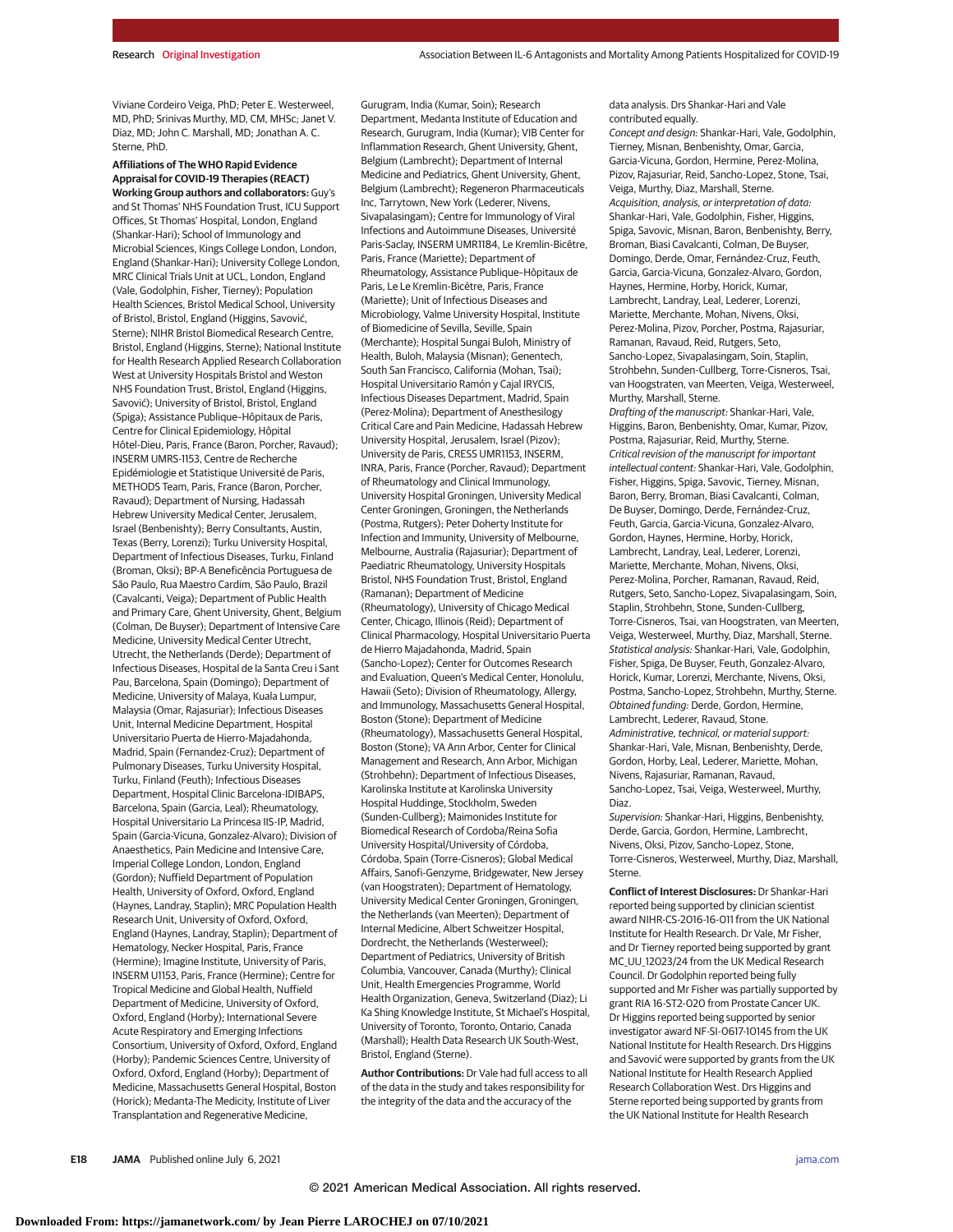Bristol Biomedical Research Centre, Weston NHS Foundation Trust, and the University of Bristol. Dr Berry reported receiving grants from Berry Consultants. Dr Derde reported being a member of the COVID-19 guideline committee for the Society of Critical Care Medicine/European Society of Intensive Care Medicine/Surviving Sepsis Campaign. Drs De Buyser and Lambrecht reported being supported by grants from Belgian Health Care Knowledge Centre. Dr Domingo reported receiving support from the General Subdirectorate of Networks and Cooperative Research Centres, Ministry of Science and Innovation, Spanish Network for Research in Infectious Diseases; being co-financed by the European Regional Development Fund; receiving grant support from the Instituto de Salud Carlos III for the TOCOVID clinical trial; and receiving honoraria from Merck Sharp & Dohme, Gilead Sciences, ViiV Healthcare, Janssen, Cilag, Theratechnologies, and Roche. Dr Omar reported being supported by grants from the University of Malaya. Dr Garcia-Vicuna reported receiving grants and personal fees from Sanofi and Lilly. Dr Gonzalez-Alvaro reported receiving grants from Sanofi, Biohope, and Gebro; serving on advisory boards for Lilly and Sanofi; receiving personal fees from Lilly, Sanofi, Roche, Bristol Myers Squibb, Merck Sharp & Dohme, Abbvie, Pfizer, and Novartis; and owning stock in PharmaMar. Dr Gordon reported being supported by grants from the UK National Institute for Health Research and the European Union and receiving personal fees from Thirty Respiratory Ltd and GlaxoSmithKline. Dr Haynes reported receiving study drugs from Roche and receiving grants from Novartis and Boehringer Ingelheim. Dr Hermine reported receiving grants from Celgene, Bristol Myers Squibb, Alexion, Inatherys, and AB Science. Dr Horby reported receiving study drugs from Roche. Dr Horby reported being supported by grants from UK Research and Innovation–National Institute for Health Research. Dr Lambrecht reported receiving consultancy fees from GlaxoSmithKline, Sanofi, Argenx, Oncoarendi, and Novartis. Dr Landray reported receiving nonfinancial support from Roche and Regeneron and receiving grants from Boehringer Ingelheim, Novartis, and Janssen. Drs Lederer, Nivens, and Sivapalasingam reported being employees of and owning stock in Regeneron. Dr Lorenzi reported receiving personal fees from Berry Consultants. Dr Mariette reported receiving personal fees from Bristol Myers Squibb, Gilead, GlaxoSmithKline, Janssen, Novartis, Pfizer, UCB, and Sanofi and receiving grants from Biogen, Ose Pharmaceutical, and Pfizer. Dr Merchante reported receiving grants from Merck Sharp & Dome and personal fees from Gilead, Merck Sharp & Dome, and Shionogi for providing expert testimony. Drs Mohan and Tsai reported being employees of Genetech. Dr Nivens also reported receiving grants from the Biomedical Advanced Research and Development Authority. Dr Perez-Molina reported receiving grants from Roche Spain. Dr Ramanan reported receiving personal fees from Roche, Abbvie, Eli Lilly, Novartis, UCB, and the Swedish Orphan Biovitrum AB. Dr Ravaud reported being the primary investigator of the Corimmuno platform funded by the Ministry of Health in France. Drs Reid and Strohbehn reported being co-inventors of a filed patent (held by the University of Chicago) covering the use of low-dose tocilizumab for treatment of viral infections. Dr Staplin reported receiving study

drugs from Roche and Regeneron and receiving grants from Boehringer Ingelheim. Dr Stone reported receiving grants from Roche/Genentech. Dr Strohbehn also reported being an employee of the US government. Dr Sunden-Cullberg reported receiving grants from the Swedish Research Council and the Center for Innovative Medicine. Dr Torre-Cisneros reported being supported by General Sub-Directorate of Networks and Cooperative Research Centres, Ministry of Science and Innovation, Spanish Network for Research in Infectious Diseases; and being co-financed by the European Regional Development Fund. Dr Tsai also reported being involved with 2 patents pending that were filed and are owned by Genentech/Roche (one for a method to treating pneumonia, including COVID-19 pneumonia with an IL-6 antagonist, and another for tocilizumab and remdesivir combination therapy for COVID-19 pneumonia). Dr van Hoogstraten reported being an employee of and owning stock in Sanofi Genzyme. Dr Veiga reported receiving personal fees from Aspen Pharmacare, Cristália, and Pfizer for speaking and serving on advisory boards. Dr Murthy reported receiving grants from the Canadian Institutes of Health Research, Innovative Medicines Canada, and the Canadian Health Research Foundation. Dr Marshall reported receiving personal fees from AM Pharma (for serving as the chair of a data and safety monitoring board), Gilead (for serving as a consultant), and Critical Care Medicine (for serving as associate editor). Dr Sterne also reported being supported by grants from Health Data Research UK. No other disclosures were reported.

**Funding/Support:** Funding for administrative and communications support was provided by the World Health Organization.

**Role of the Funder/Sponsor:** The World Health Organization (WHO) had no role in study design, data collection and analysis, decision to publish, or preparation of the manuscript. The WHO contributed to the design and conduct of the study by convening the WHO COVID-19 Clinical Management and Characterization Working Group. This group assembled information on ongoing trials and invited trial investigators to participate in this prospective meta-analysis. The WHO chief scientist invited trial investigators to participate and provided a secure portal for submission of data. Other than the contributions of Dr Diaz as a co-author, the WHO had no role in the preparation, review, or approval of the manuscript. The WHO had no role in the decision to submit the manuscript for publication.

**Group Information:** The WHO Rapid Evidence Appraisal for COVID-19 Therapies (REACT) Working Group nonauthor collaborators are listed in Supplement 14.

**Disclaimer:** The views expressed in this article are those of the authors and do not necessarily reflect the opinions of the UK National Health Service, the UK National Institute for Health Research, UK Medical Research Council, the UK Department of Health and Social Care, or the US government.

#### **REFERENCES**

**1**. Leisman DE, Ronner L, Pinotti R, et al. Cytokine elevation in severe and critical COVID-19: a rapid systematic review, meta-analysis, and comparison with other inflammatory syndromes. Lancet Respir Med. 2020;8(12):1233-1244. doi:10.1016/S2213- 2600(20)30404-5

**2**. Laing AG, Lorenc A, Del Molino Del Barrio I, et al. A dynamic COVID-19 immune signature includes associations with poor prognosis. Nat Med. 2020; 26(10):1623-1635. doi:10.1038/s41591-020-1038-6

**3**. Mathew D, Giles JR, Baxter AE, et al; UPenn COVID Processing Unit. Deep immune profiling of COVID-19 patients reveals distinct immunotypes with therapeutic implications. Science. 2020;369 (6508):eabc8511. doi:10.1126/science.abc8511

**4**. Marshall JC, Murthy S, Diaz J, et al; WHO Working Group on the Clinical Characterisation and Management of COVID-19 Infection. A minimal common outcome measure set for COVID-19 clinical research. Lancet Infect Dis. 2020;20(8): e192-e197. doi:10.1016/S1473-3099(20)30483-7

**5**. McElvaney OJ, Curley GF, Rose-John S, McElvaney NG. Interleukin-6: obstacles to targeting a complex cytokine in critical illness. Lancet Respir Med. 2021;9(6):643-654. doi:10.1016/S2213-2600 (21)00103-X

**6**. Tierney JF, Fisher DJ, Vale CL, et al. A framework for prospective, adaptive meta-analysis (FAME) of aggregate data from randomised trials. PLoS Med. 2021;18(5):e1003629. doi:10.1371/journal.pmed. 1003629

**7**. Sterne JAC, Murthy S, Diaz JV, et al; WHO Rapid Evidence Appraisal for COVID-19 Therapies (REACT) Working Group. Association between administration of systemic corticosteroids and mortality among critically ill patients with COVID-19: a meta-analysis.JAMA. 2020;324(13): 1330-1341. doi:10.1001/jama.2020.17023

**8**. Gordon AC, Mouncey PR, Al-Beidh F, et al; REMAP-CAP Investigators. Interleukin-6 receptor antagonists in critically ill patients with Covid-19. N Engl J Med. 2021;384(16):1491-1502. doi:10.1056/ NEJMoa2100433

**9**. Abani O, Abbas A, Abbas F, et al; RECOVERY Collaborative Group. Tocilizumab in patients admitted to hospital with COVID-19 (RECOVERY): a randomised, controlled, open-label, platform trial. Lancet. 2021;397(10285):1637-1645. doi:10.1016/ S0140-6736(21)00676-0

**10**. Hermine O, Mariette X, Tharaux PL, Resche-Rigon M, Porcher R, Ravaud P; CORIMUNO-19 Collaborative Group. Effect of tocilizumab vs usual care in adults hospitalized with COVID-19 and moderate or severe pneumonia: a randomized clinical trial. JAMA Intern Med. 2021; 181(1):32-40. doi:10.1001/jamainternmed.2020.6820

**11**. Rosas IO, Bräu N, Waters M, et al. Tocilizumab in hospitalized patients with severe Covid-19 pneumonia. N Engl J Med. 2021;384(16):1503-1516. doi:10.1056/NEJMoa2028700

**12**. Salama C, Han J, Yau L, et al. Tocilizumab in patients hospitalized with Covid-19 pneumonia. N Engl J Med. 2021;384(1):20-30. doi:10.1056/ NEJMoa2030340

**13**. Stone JH, Frigault MJ, Serling-Boyd NJ, et al; BACC Bay Tocilizumab Trial Investigators. Efficacy of tocilizumab in patients hospitalized with Covid-19. N Engl J Med. 2020;383(24):2333-2344. doi:10.1056/NEJMoa2028836

**14**. Veiga VC, Prats JAGG, Farias DLC, et al; Coalition COVID-19 Brazil VI Investigators. Effect of tocilizumab on clinical outcomes at 15 days in patients with severe or critical coronavirus disease 2019: randomised controlled trial. BMJ. 2021;372 (n84):n84. doi:10.1136/bmj.n84